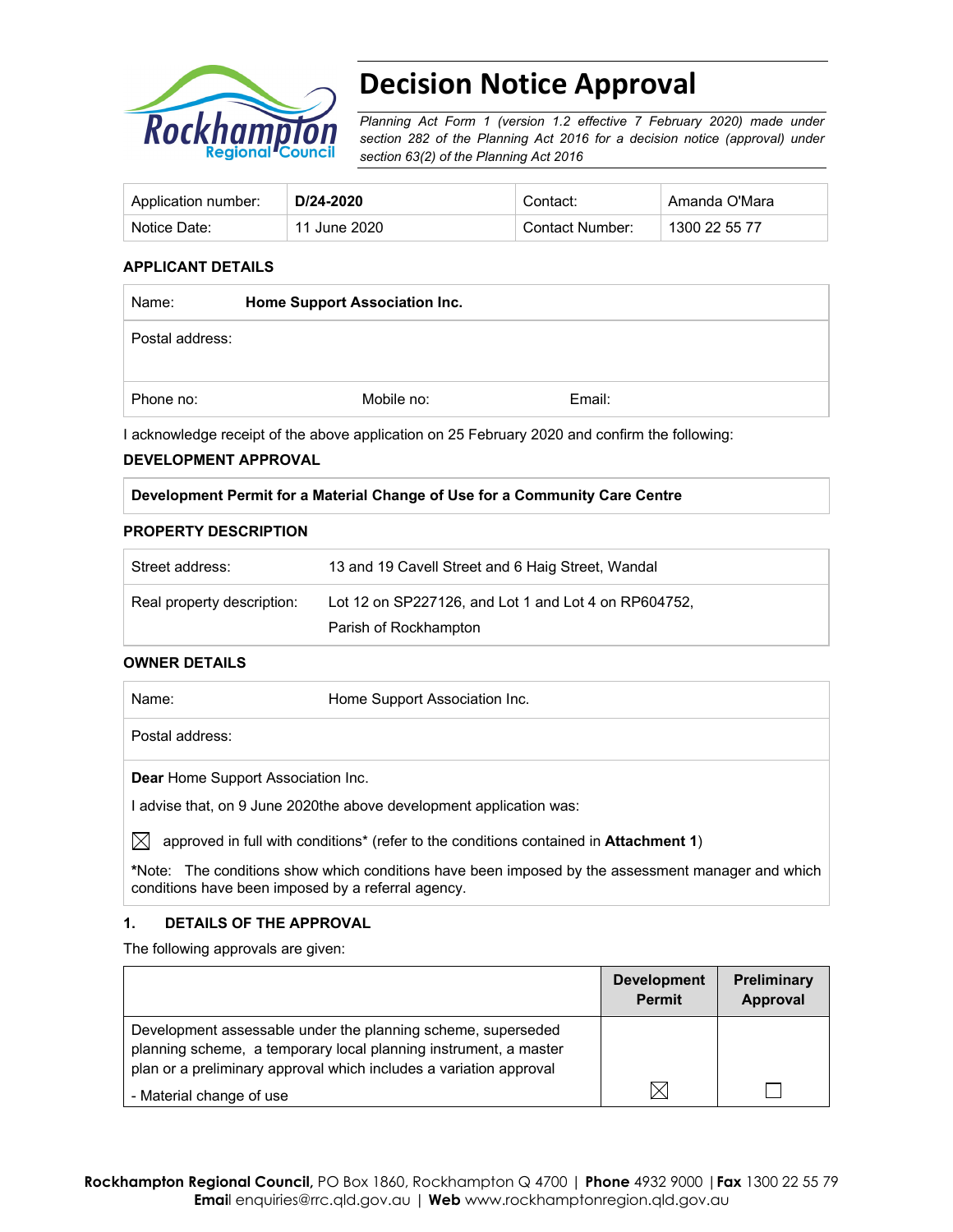## **2. CONDITIONS**

This approval is subject to the conditions in Attachment 1.

### **3. FURTHER DEVELOPMENT PERMITS REQUIRED**

Please be advised that the following development permits are required to be obtained before the development can be carried out:

| Type of development permit required | Subject of the required development permit |
|-------------------------------------|--------------------------------------------|
| <b>Operational Works</b>            | <b>Access and Parking Works</b>            |
|                                     | Stormwater Works                           |
|                                     | Roof and Allotment Drainage Works          |
| <b>Building Works</b>               |                                            |
| Plumbing and Drainage Works         |                                            |

### **4. REFERRAL AGENCIES**

The following Referral Agencies were activated by this application.

| For an application involving                                                                                                                                                 | Name of<br>agency                | Role of<br><b>Agency</b> | <b>Contact Details</b>                         |  |  |
|------------------------------------------------------------------------------------------------------------------------------------------------------------------------------|----------------------------------|--------------------------|------------------------------------------------|--|--|
| STATE TRANSPORT INFRASTRUCTURE (State Transport Corridors and Future State Transport<br>Corridors)                                                                           |                                  |                          |                                                |  |  |
| Schedule 10, Part 9, Division 4, Subdivision 2, Table 4 – Material change of use of premises near a State<br>transport corridor or that is a future State transport corridor |                                  |                          |                                                |  |  |
| Development application for a material                                                                                                                                       | The chief                        | Concurrence              | In person:                                     |  |  |
| change of use, other than an excluded<br>material change of use, that is assessable<br>development under a local categorising                                                | executive of<br>the              |                          | Level 2, 209 Bolsover<br>Street, Rockhampton   |  |  |
| instrument, if all or part of the premises-                                                                                                                                  | department in<br>which the       |                          | City                                           |  |  |
| (a) are within 25m of a State transport<br>corridor; or                                                                                                                      | Planning                         |                          | Online lodgement using<br>MyDAS2:              |  |  |
| (b) are a future State transport corridor; or                                                                                                                                | Act 2016 is<br>administered:     |                          | https://prod2.dev-<br>assess.qld.gov.au/suite/ |  |  |
| $(c)$ are-                                                                                                                                                                   |                                  |                          | Email:                                         |  |  |
| (i) adjacent to a road that intersects with a<br>State-controlled road; and                                                                                                  | Department of<br><b>State</b>    |                          | RockhamptonSARA@ds<br>dmip.qld.gov.au          |  |  |
| (ii) within 100m of the intersection                                                                                                                                         | Development,                     |                          | Postal:                                        |  |  |
|                                                                                                                                                                              | Manufacturing,<br>Infrastructure |                          | <b>PO Box 113</b>                              |  |  |
|                                                                                                                                                                              | and Planning                     |                          | Rockhampton Qld 4700                           |  |  |

## **5. THE APPROVED PLANS**

**The approved development must be completed and maintained generally in accordance with the approved drawings and documents:**

| Drawing/Report Title                 | Prepared by                            | Date             | Reference number    | Rev/Issue |
|--------------------------------------|----------------------------------------|------------------|---------------------|-----------|
| Engineering<br>Infrastructure Report | Patcol Group                           | 3 April 2020     | 20-013              |           |
| Location Plan                        | <b>SK Drafting Building</b><br>Designs | 24 February 2020 | SKD 19-033 / SK 102 | A         |
| Site Plan                            | <b>SK Drafting Building</b><br>Designs | 24 February 2020 | SKD 19-033 / SK 103 | A         |
| Ground Floor Plan                    | <b>SK Drafting Building</b><br>Designs | 24 February 2020 | SKD 19-033 / SK 104 | A         |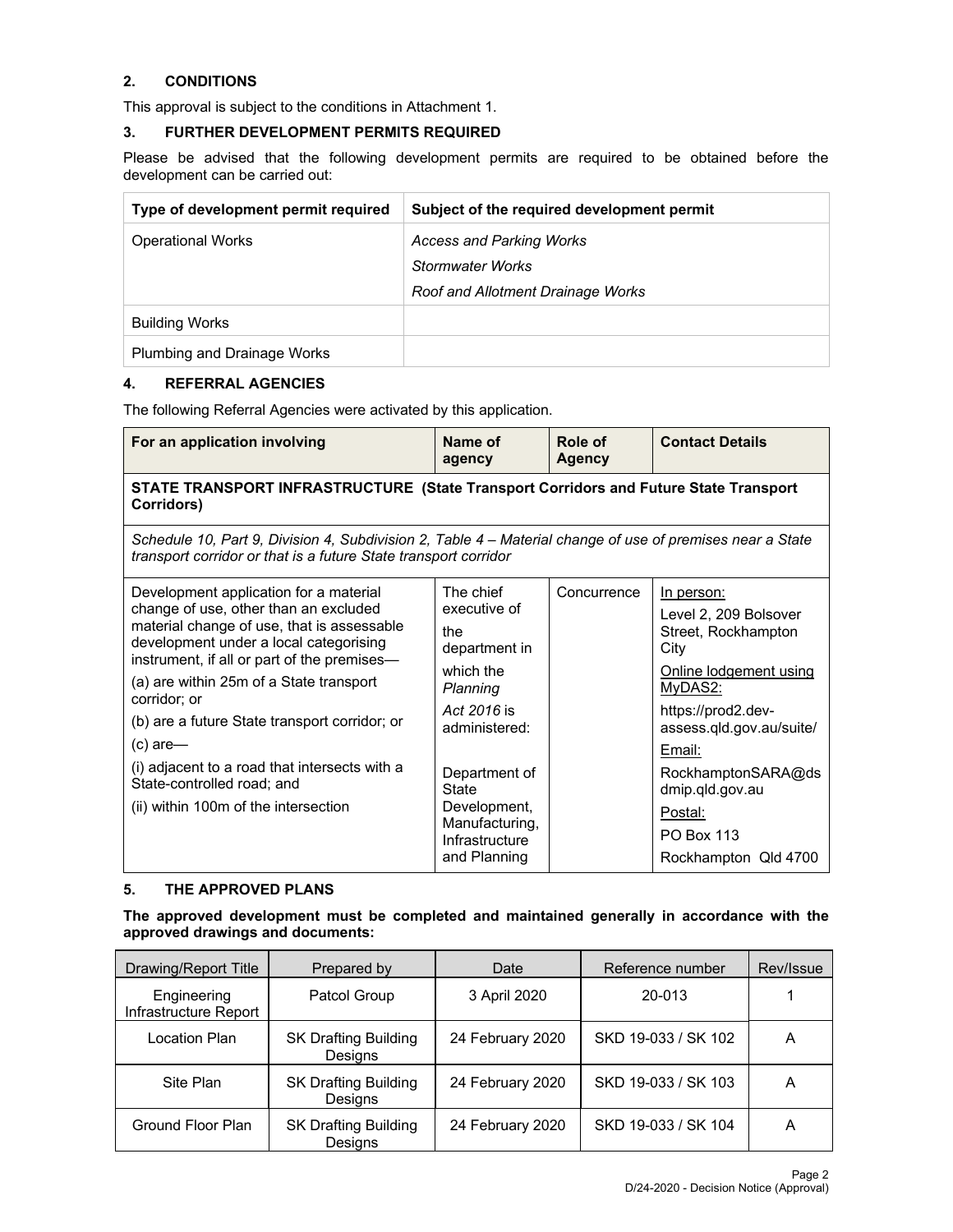| First Floor Plan                | <b>SK Drafting Building</b><br>Designs | 24 February 2020 | SKD 19-033 / SK 105 | A |
|---------------------------------|----------------------------------------|------------------|---------------------|---|
| Roof Plan                       | <b>SK Drafting Building</b><br>Designs | 24 February 2020 | SKD 19-033 / SK 106 | A |
| S-01 Section                    | <b>SK Drafting Building</b><br>Designs | 24 February 2020 | SKD 19-033 / SK 107 | A |
| S-02 Section                    | <b>SK Drafting Building</b><br>Designs | 24 February 2020 | SKD 19-033 / SK 108 | A |
| E-01 North Elevation            | <b>SK Drafting Building</b><br>Desians | 24 February 2020 | SKD 19-033 / SK 109 | A |
| E-02 East Elevation             | <b>SK Drafting Building</b><br>Designs | 24 February 2020 | SKD 19-033 / SK 110 | A |
| E-03 South & West<br>Elevations | <b>SK Drafting Building</b><br>Desians | 24 February 2020 | SKD 19-033 / SK 111 | A |

## **6. CURRENCY PERIOD FOR THE APPROVAL (s.85 of the** *Planning Act***)**

The standard currency periods stated in section 85 of *Planning Act 2016* apply to each aspect of development in this approval, if not stated in the conditions of approval attached.

## **7. STATEMENT OF REASONS**

| <b>Description of the</b><br>development | The proposed development is for Material Change of Use for a Community Care<br>Centre                                                                                                                                                                                                                                                                           |  |  |
|------------------------------------------|-----------------------------------------------------------------------------------------------------------------------------------------------------------------------------------------------------------------------------------------------------------------------------------------------------------------------------------------------------------------|--|--|
| <b>Reasons for</b><br><b>Decision</b>    | The proposed extension will provide essential services in one location to meet the<br>a)<br>needs of the community and accommodate the increase in growth due to the<br>National Disability Insurance Scheme (NDIS).                                                                                                                                            |  |  |
|                                          | The design of the facility will exhibit a high degree of visual amenity by using<br>b)<br>variations in colour, materials and landscaping treatments which are<br>complementary to the surrounding area in order to maintain the immediate<br>residential streetscape and character;                                                                            |  |  |
|                                          | The proposed use does not compromise the strategic framework in the<br>C)<br>Rockhampton Region Planning Scheme 2015;                                                                                                                                                                                                                                           |  |  |
|                                          | d)<br>Assessment of the development against the relevant zone purpose, planning<br>scheme codes and planning scheme policies demonstrates that the proposed<br>development will not cause significant adverse impacts on the surrounding natural<br>environment, built environment and infrastructure, community facilities, or local<br>character and amenity; |  |  |
|                                          | The proposed development does not compromise the relevant State Planning<br>e)<br>Policy; and                                                                                                                                                                                                                                                                   |  |  |
|                                          | f)<br>On balance, the application should be approved because the circumstances<br>favour Council exercising its discretion to approve the application even though the<br>development does not comply with an aspect of the assessment benchmarks.                                                                                                               |  |  |
| <b>Assessment</b><br><b>Benchmarks</b>   | The proposed development was assessed against the following assessment<br>benchmarks:                                                                                                                                                                                                                                                                           |  |  |
|                                          | Low Density Residential Zone Code;                                                                                                                                                                                                                                                                                                                              |  |  |
|                                          | Access, Parking and Transport Code;                                                                                                                                                                                                                                                                                                                             |  |  |
|                                          | Landscape Code;                                                                                                                                                                                                                                                                                                                                                 |  |  |
|                                          | Stormwater Management Code;                                                                                                                                                                                                                                                                                                                                     |  |  |
|                                          | Waste Management Code; and                                                                                                                                                                                                                                                                                                                                      |  |  |
|                                          | Water and Sewer Code.                                                                                                                                                                                                                                                                                                                                           |  |  |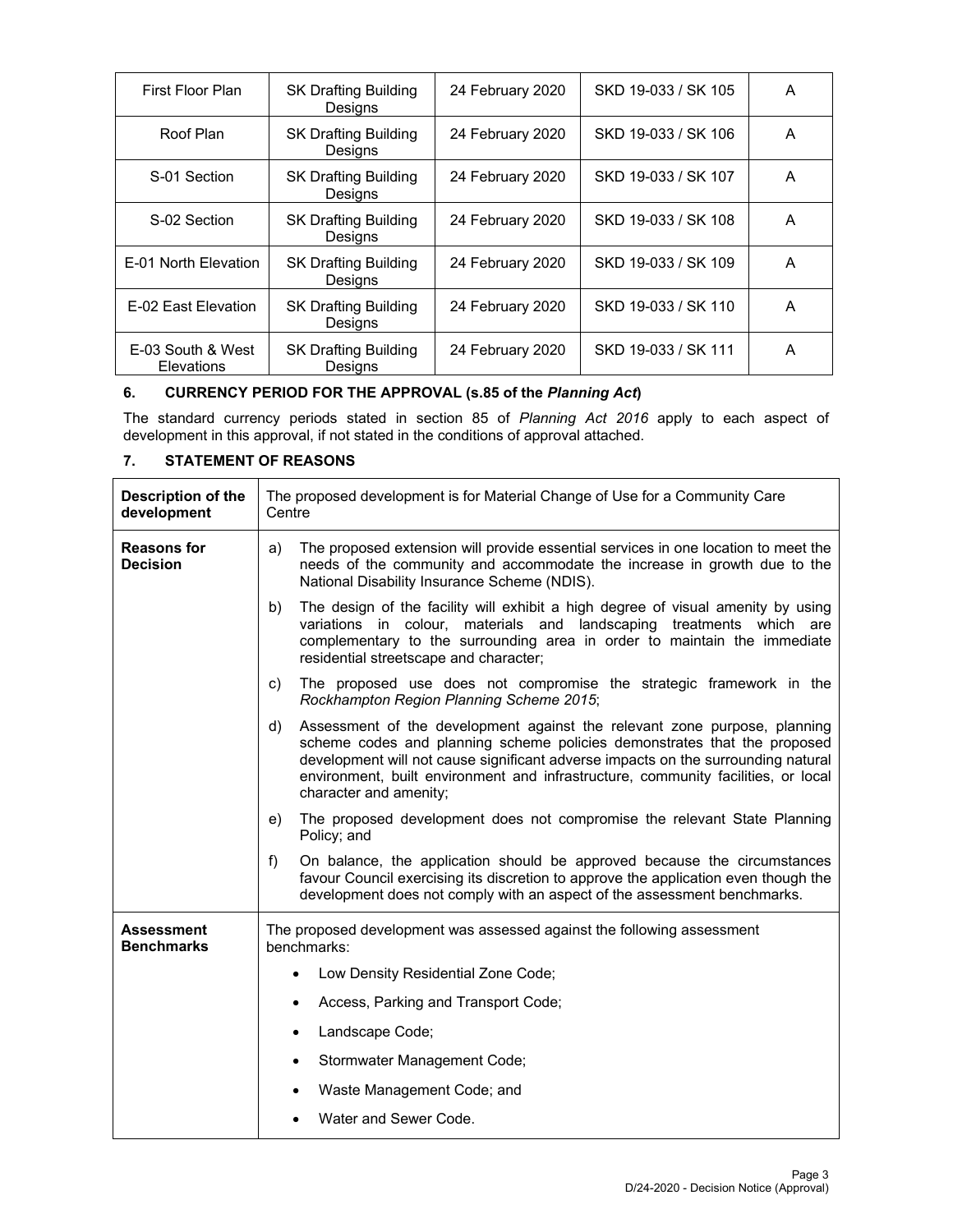| <b>Compliance with</b><br>assessment<br>benchmarks | The development was assessed against all of the assessment benchmarks listed<br>above and complies with all of these with the exceptions listed below. |                                                                                                                                                                                                                                                                                                                                                                                                                                                                                                                                                                                                                                                                                                                                                                 |  |
|----------------------------------------------------|--------------------------------------------------------------------------------------------------------------------------------------------------------|-----------------------------------------------------------------------------------------------------------------------------------------------------------------------------------------------------------------------------------------------------------------------------------------------------------------------------------------------------------------------------------------------------------------------------------------------------------------------------------------------------------------------------------------------------------------------------------------------------------------------------------------------------------------------------------------------------------------------------------------------------------------|--|
|                                                    | <b>Assessment</b><br><b>Benchmark</b>                                                                                                                  | Reasons for the approval despite non-compliance with<br>benchmark                                                                                                                                                                                                                                                                                                                                                                                                                                                                                                                                                                                                                                                                                               |  |
|                                                    | Low Density Residential<br>Zone Code                                                                                                                   | PO16 The proposed development will service the needs of<br>the local neighbourhood but will also provide disability<br>support services to the broader community. The site has a<br>community garden, existing offices and training facilities on<br>site. It is essential that an expansion of these services are<br>incorporated within the existing site to allow convenient<br>access for the community.<br>The proposal will not compromise the residential character                                                                                                                                                                                                                                                                                      |  |
|                                                    |                                                                                                                                                        | and the existing amenity and has been designed with a<br>consistent built form to the surrounding area.                                                                                                                                                                                                                                                                                                                                                                                                                                                                                                                                                                                                                                                         |  |
|                                                    |                                                                                                                                                        | In addition, the proposal will not compromise the role and<br>function of existing centres.                                                                                                                                                                                                                                                                                                                                                                                                                                                                                                                                                                                                                                                                     |  |
|                                                    |                                                                                                                                                        | PO17 The proposed development does not have direct<br>access to a road classified as a minor urban collector or<br>higher, however is located within 100 metres of a state<br>controlled road. In addition, the level of traffic generated by<br>the development will not affect the surrounding transport<br>network.                                                                                                                                                                                                                                                                                                                                                                                                                                          |  |
|                                                    | Access,<br>Parking<br>and<br><b>Transport Code</b>                                                                                                     | PO5 The development requires an additional seventeen<br>(17) car parking spaces. The proposal provides sixteen (16)<br>car parking spaces however this includes two (2) drop off<br>bays, one (1) turning bay and five (5) tandem car parking<br>spaces. However, the majority of the clientele in many<br>cases may not independently drive and will require pick up /<br>drop off from the site. In addition, the site is also in<br>proximity to public transport available on Wandal Road. It is<br>noted there is also kerbside on-street parking available on<br>Cavell and Haig Streets as well as the street median on<br>Wandal Road to be utilised should in the unanticipated<br>circumstances that on-site car parking spaces are not<br>available. |  |
|                                                    |                                                                                                                                                        | Therefore, the expansion to the existing use is not<br>anticipated to cause an adverse effect to the road network<br>by using on-street car parks. While there is a minor shortfall<br>in the number of on-site car parks required, the number<br>provided is considered to be sufficient to meet the demand<br>likely to be generated from the development.                                                                                                                                                                                                                                                                                                                                                                                                    |  |
| Matters<br>prescribed by                           | The State Planning Policy - Part E;                                                                                                                    |                                                                                                                                                                                                                                                                                                                                                                                                                                                                                                                                                                                                                                                                                                                                                                 |  |
| regulation                                         |                                                                                                                                                        | The Central Queensland Regional Plan;<br>The Rockhampton Region Planning Scheme 2015; and                                                                                                                                                                                                                                                                                                                                                                                                                                                                                                                                                                                                                                                                       |  |
|                                                    |                                                                                                                                                        | The common material, being the material submitted with the application.                                                                                                                                                                                                                                                                                                                                                                                                                                                                                                                                                                                                                                                                                         |  |

## **8. APPEAL RIGHTS**

The rights of an applicant to appeal to a tribunal or the Planning and Environment Court against a decision about a development application are set out in chapter 6, part 1 of the *Planning Act 2016*. There may also be a right to make an application for a declaration by a tribunal (see chapter 6, part 2 of the *Planning Act 2016).*

#### *Appeal by an applicant*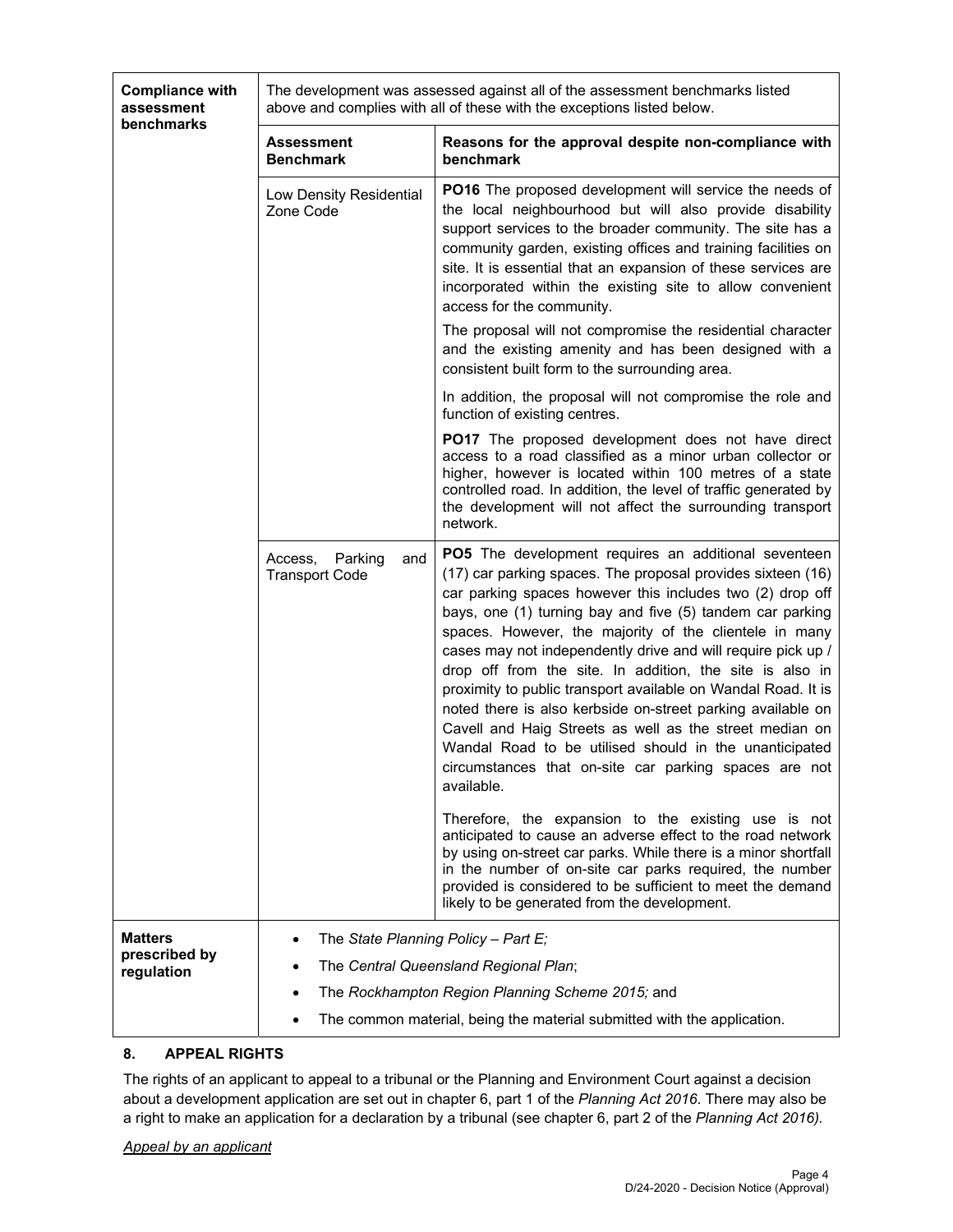An applicant for a development application may appeal to the Planning and Environment Court against the following:

- the refusal of all or part of the development application
- a provision of the development approval
- the decision to give a preliminary approval when a development permit was applied for
- a deemed refusal of the development application.

An applicant may also have a right to appeal to the Development tribunal. For more information, see schedule 1 of the *Planning Act 2016*.

The timeframes for starting an appeal in the Planning and Environment Court are set out in section 229 of the *Planning Act 2016*.

**Attachment 2** is an extract from the *Planning Act 2016* that sets out the applicant's appeal rights and the appeal rights of a submitter.

#### **9. WHEN THE DEVELOPMENT APPROVAL TAKES EFFECT**

This development approval takes effect:

From the time the decision notice is given – if there is no submitter and the applicant does not appeal the decision to the court.

Or

- When the submitter's appeal period ends – if there is a submitter and the applicant does not appeal the decision to the court.

Or

Subject to the decision of the court, when the appeal is finally decided  $-$  if an appeal is made to the court.

#### **10. ASSESSMENT MANAGER**

| Name: | Tarnya Fitzgibbon<br><b>COORDINATOR</b> | Signature: | Date: | 11 June 2020 |
|-------|-----------------------------------------|------------|-------|--------------|
|       | <b>DEVELOPMENT ASSESSMENT</b>           |            |       |              |

C/C Department of State Development, Manufacturing, Infrastructure and Planning - RockhamptonSARA@dsdmip.qld.gov.au

#### **Attachment 1 – Conditions of the approval**

*Part 1* **–** *Conditions imposed by the assessment manager [Note: where a condition is imposed about infrastructure under Chapter 4 of the Planning Act 2016, the relevant provision of the Act under which this condition was imposed must be specified.]*

#### *Part 2 – Conditions required by the referral agency response*

**Attachment 2—Extract on appeal rights**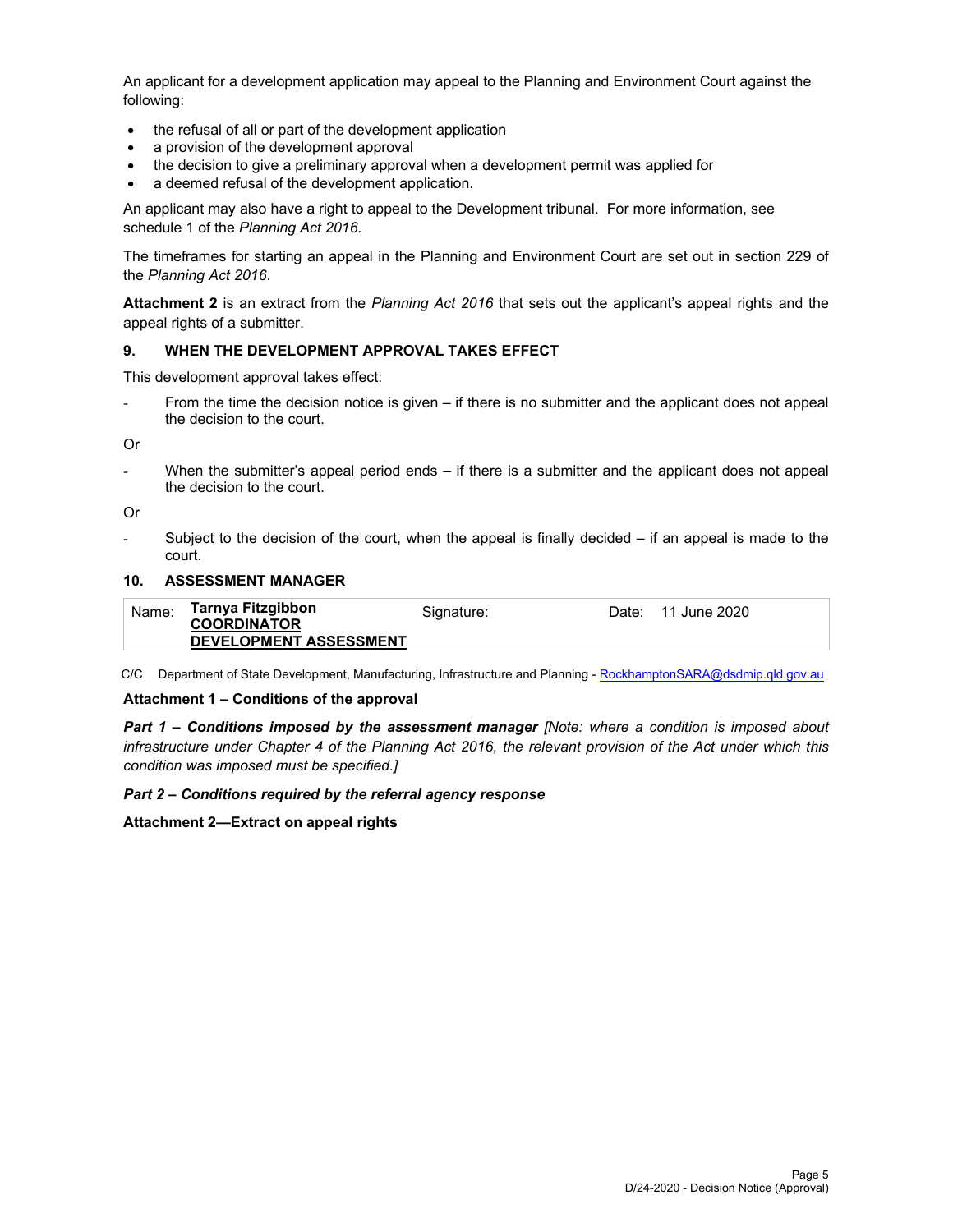

# **Attachment 1 – Part 1 Rockhampton Regional Council Conditions**

*Planning Act 2016* 

- 1.0 ADMINISTRATION
- 1.1 The Developer and their employee, agent, contractor or invitee is responsible for ensuring compliance with the conditions of this development approval.
- 1.2 Where these Conditions refer to "Council" in relation to requiring Council to approve or to be satisfied as to any matter, or conferring on the Council a function, power or discretion, that role may be fulfilled in whole or in part by a delegate appointed for that purpose by the Council.
- 1.3 All conditions, works, or requirements of this development approval must be undertaken, completed, and be accompanied by a Compliance Certificate for any operational works required by this development approval:
	- 1.3.1 to Council's satisfaction;
	- 1.3.2 at no cost to Council; and
	- 1.3.3 prior to the commencement of the use,

unless otherwise stated.

- 1.4 Infrastructure requirements of this development approval must be contributed to the relevant authorities, where applicable, at no cost to Council, prior to the commencement of the use, unless otherwise stated.
- 1.5 The following further Development Permits must be obtained prior to the commencement of any works associated with their purposes:
	- 1.5.1 Operational Works:
		- (i) Access and Parking Works;
		- (ii) Stormwater Works;
		- (iii) Roof and Allotment Drainage;
	- 1.5.2 Plumbing and Drainage Works; and
	- 1.5.3 Building Works:
		- (i) Demolition Works; and
		- (ii) Building Works.
- 1.6 All Development Permits for Operational Works and Plumbing and Drainage Works must be obtained prior to the issue of a Development Permit for Building Works.
- 1.7 All works must be designed, constructed and maintained in accordance with the relevant Council policies, guidelines and standards, unless otherwise stated.
- 1.8 All engineering drawings/specifications, design and construction works must be in accordance with the requirements of the relevant *Australian Standards* and must be approved, supervised and certified by a Registered Professional Engineer of Queensland.
- 1.9 Lots 1 and 4 on RP604762 and Lot 12 SP227126 must be amalgamated and registered as one lot prior to the commencement of the use.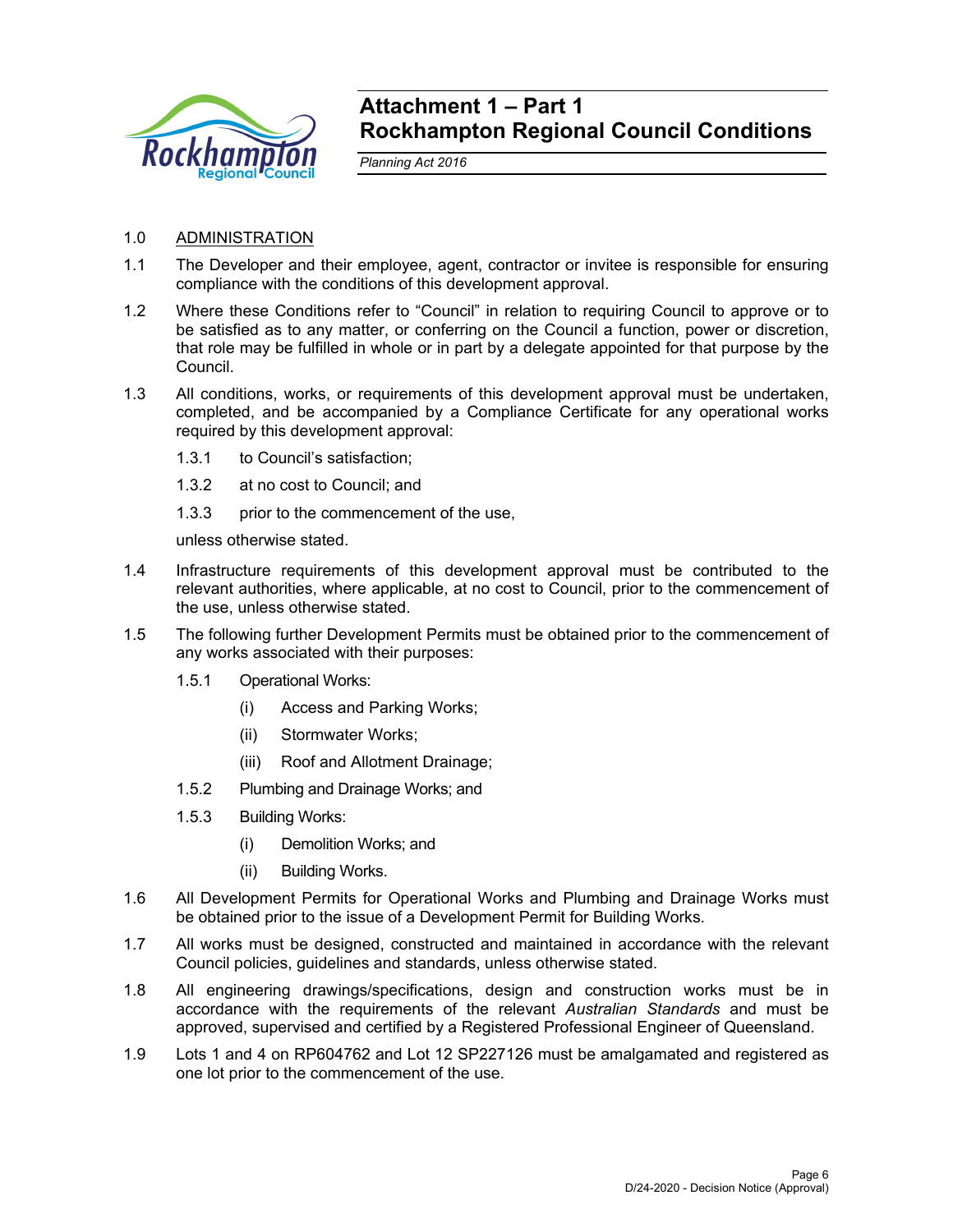## 2.0 APPROVED PLANS AND DOCUMENTS

2.1 The approved development must be completed and maintained generally in accordance with the approved plans and documents, except where amended by any condition of this development approval:

| <b>Drawing/Report</b><br><b>Title</b> | <b>Prepared by</b>                     | <b>Date</b>      | Reference number    | <b>Rev/Issue</b> |
|---------------------------------------|----------------------------------------|------------------|---------------------|------------------|
| Engineering<br>Infrastructure Report  | Patcol Group                           | 3 April 2020     | 20-013              | 1                |
| <b>Location Plan</b>                  | <b>SK Drafting Building</b><br>Designs | 24 February 2020 | SKD 19-033 / SK 102 | A                |
| Site Plan                             | <b>SK Drafting Building</b><br>Designs | 24 February 2020 | SKD 19-033 / SK 103 | A                |
| Ground Floor Plan                     | <b>SK Drafting Building</b><br>Designs | 24 February 2020 | SKD 19-033 / SK 104 | A                |
| First Floor Plan                      | <b>SK Drafting Building</b><br>Designs | 24 February 2020 | SKD 19-033 / SK 105 | A                |
| Roof Plan                             | <b>SK Drafting Building</b><br>Designs | 24 February 2020 | SKD 19-033 / SK 106 | A                |
| S-01 Section                          | <b>SK Drafting Building</b><br>Designs | 24 February 2020 | SKD 19-033 / SK 107 | A                |
| S-02 Section                          | <b>SK Drafting Building</b><br>Designs | 24 February 2020 | SKD 19-033 / SK 108 | A                |
| E-01 North Elevation                  | <b>SK Drafting Building</b><br>Designs | 24 February 2020 | SKD 19-033 / SK 109 | A                |
| E-02 East Elevation                   | <b>SK Drafting Building</b><br>Designs | 24 February 2020 | SKD 19-033 / SK 110 | A                |
| E-03 South & West<br>Elevations       | <b>SK Drafting Building</b><br>Designs | 24 February 2020 | SKD 19-033 / SK 111 | A                |

- 2.2 Where there is any conflict between the conditions of this development approval and the details shown on the approved plans and documents, the conditions of this development approval must prevail.
- 2.3 Where conditions require the above plans or documents to be amended, the revised document(s) must be submitted for approval by Council prior to the submission of an application for a Development Permit for Operational Works/Building Works.
- 3.0 ACCESS AND PARKING WORKS
- 3.1 A Development Permit for Operational Works (access and parking works) must be obtained prior to the commencement of any access and parking works on the development site.
- 3.2 All access and parking works must be designed and constructed in accordance with the approved plans (refer to condition 2.1), *Capricorn Municipal Development Guidelines*, *Australian Standard AS2890 "Parking facilities"* and the provisions of a Development Permit for Operational Works (access and parking works).
- 3.3 All car parking and access areas must be paved or sealed to Council's satisfaction. Design and construction must be in accordance with the provisions of a Development Permit for Operational Works (access and parking works).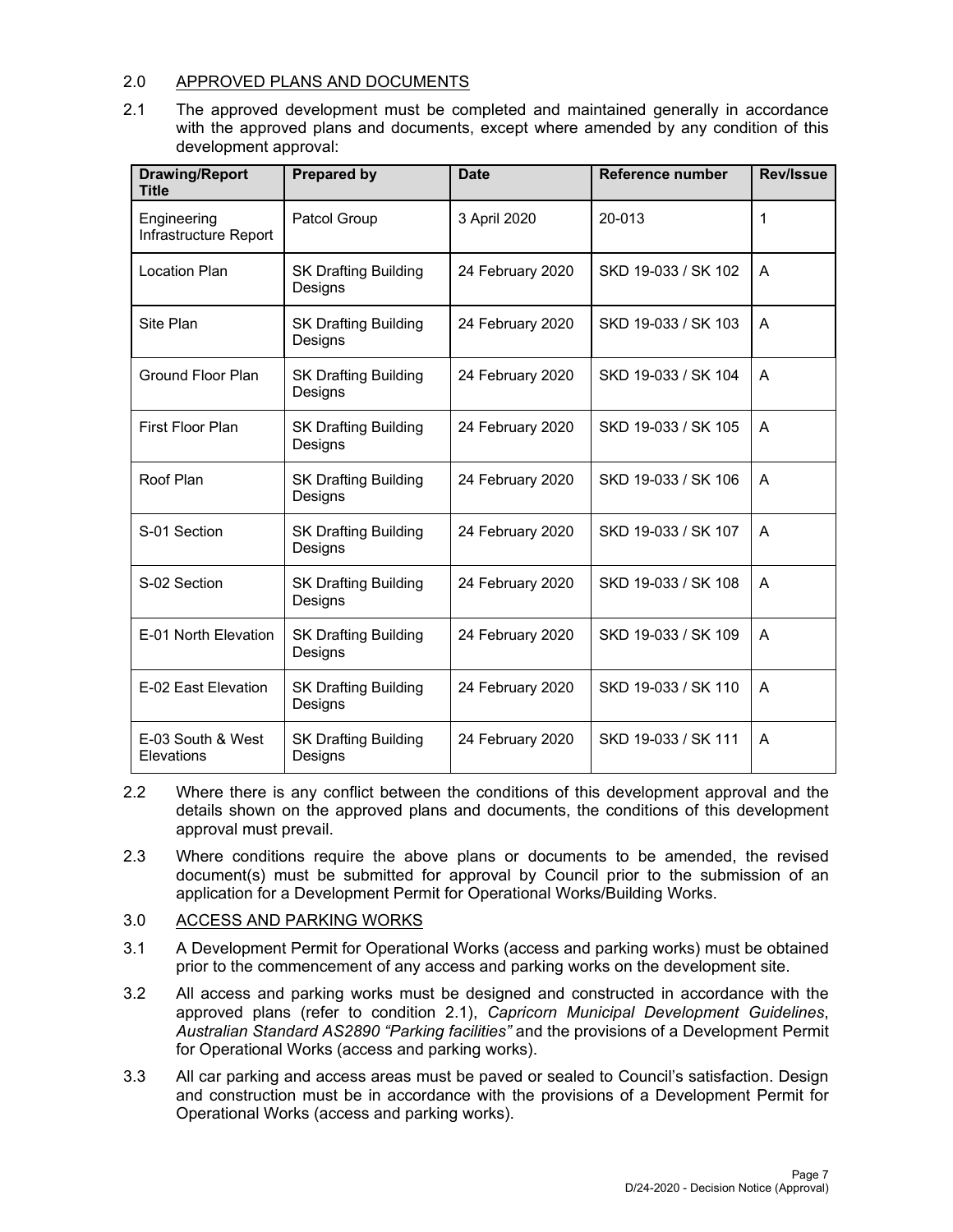- 3.4 The four (4) existing parking spaces at the northern end of the Administration Building that are egressed via a reverse manoeuvre onto Cavell Street must be utilised as staff parking only. Suitable regulatory signage must be provided to this effect. All other vehicles must ingress and egress the development in a forward gear.
- 3.5 The tandem parking spaces adjacent to the existing shed at the rear of 6 Haig Street (Lot 4 on RP604752) must be utilised as staff parking only. Suitable regulatory signage must be provided to this effect.
- 3.6 Any redundant vehicular crossovers must be replaced by Council standard kerb and channel.
- 3.7 Universal access parking spaces must be provided on-site in accordance with *Australian Standard AS2890.6 "Parking facilities - Off-street parking for people with disabilities".*
- 3.8 Parking spaces must be line-marked in accordance with the approved Site Plan (refer to condition 2.1) and in accordance with the *Australian Standard AS2890 "Parking facilities"* and the provisions of a Development Permit for Operational Works (access and parking works).
- 3.9 All vehicle operations associated with the development must be directed by suitable directional, informative, regulatory or warning signs in accordance with *Australian Standard AS1742.1 "Manual of uniform traffic control devices"* and *Australian Standard AS2890.1 "Parking facilities – Off-street car parking"*.
- 3.10 All internal pedestrian pathways must be designed and constructed in accordance with *Australian Standard AS1428 "Design for access and mobility"*.
- 3.11 Bicycle parking facilities must be provided in accordance with *AUSTROADS Guide to Traffic Engineering Practice, Part 14 – Bicycles*. The bicycle parking facilities must be located at basement or ground floor level and encourage casual surveillance.

### 4.0 PLUMBING AND DRAINAGE WORKS

- 4.1 A Development Permit for Plumbing and Drainage Works must be obtained for the removal and/or demolition of any existing structure on the development site.
- 4.2 All internal plumbing and drainage works must be designed and constructed in accordance with the approved plans (refer to condition 2.1), *Capricorn Municipal Development Guidelines*, *Water Supply (Safety and Reliability) Act 2008, Plumbing and Drainage Act 2018*, Council's Plumbing and Drainage Policies and the provisions of a Development Permit for Plumbing and Drainage Works.
- 4.3 The development must be connected to Council's reticulated sewerage and water networks.
- 4.4 The existing sewerage and water connection point(s) must be retained, and upgraded if necessary, to service the development.
- 4.5 Internal Plumbing and Sanitary Drainage of existing buildings must be contained within the lot it serves.
- 4.6 Adequate domestic and fire fighting protection must be provided to the development, and must be certified by an hydraulic engineer or other suitably qualified person.
- 4.7 Sewer connections and water meter boxes located within trafficable areas must be raised or lowered to suit the finished surface levels and must be provided with heavy duty trafficable lids.
- 4.8 Alteration or relocation of internal sanitary drainage works associated with the existing building must be in accordance with regulated work under the *Plumbing and Drainage Act 2018.*
- 4.9 Alteration, disconnection or relocation of internal plumbing and sanitary drainage works associated with the existing building must be in accordance with regulated work under the *Plumbing and Drainage Act 2018* and Council's Plumbing and Drainage Policies.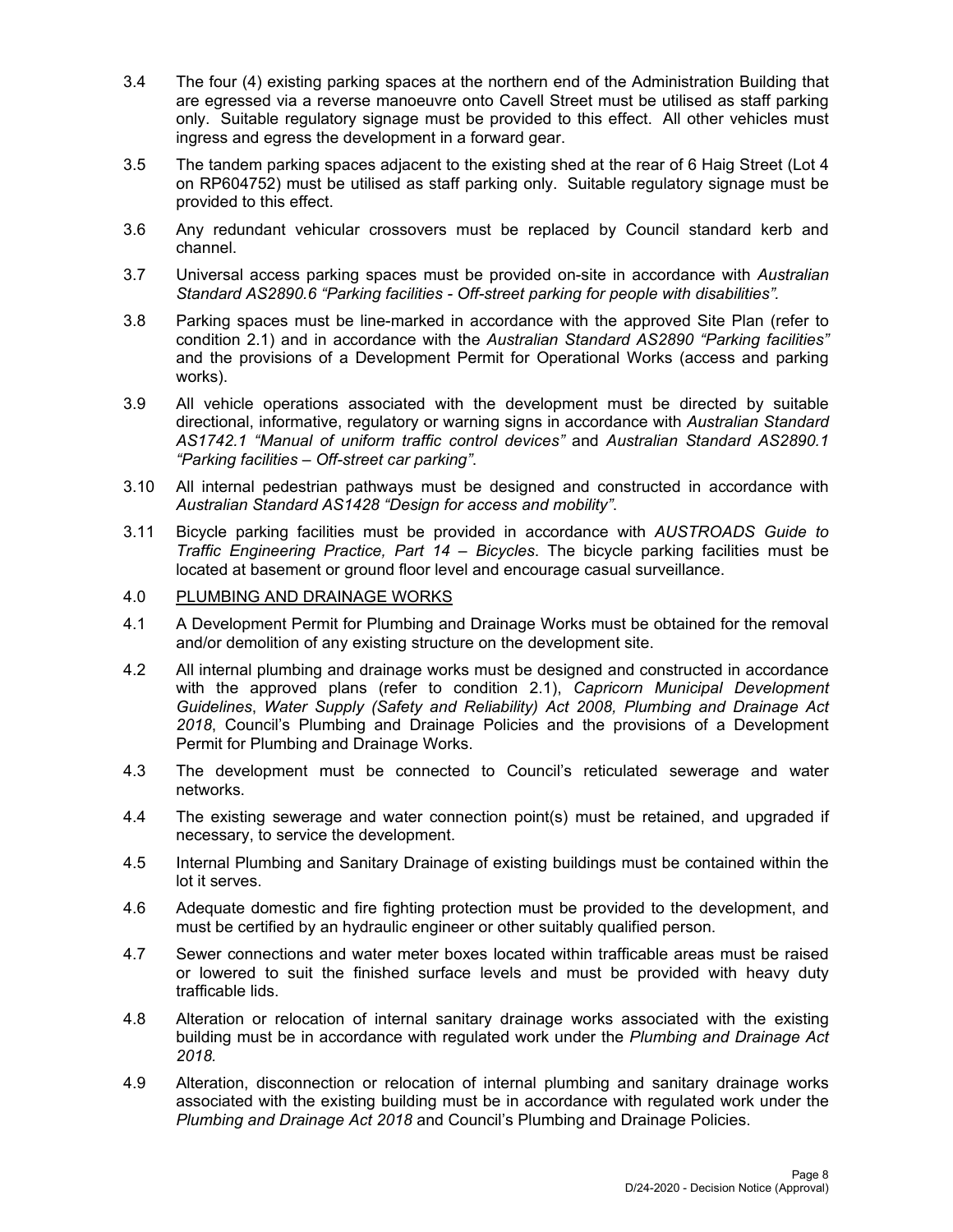4.10 The development must comply with *Queensland Development Code, Mandatory Part 1.4 "Building over or near relevant infrastructure."* Any permit associated with the Building Over/Adjacent to Local Government Sewerage Infrastructure Policy must be obtained prior to the issue of a Development Permit for Building Works.

## 5.0 STORMWATER WORKS

- 5.1 A Development Permit for Operational Works (stormwater works) must be obtained prior to the commencement of any stormwater works required by this development approval.
- 5.2 All stormwater drainage works must be designed and constructed in accordance with the approved plans (refer to condition 2.1), *Queensland Urban Drainage Manual*, *Capricorn Municipal Development Guidelines*, sound engineering practice and the provisions of a Development Permit for Operational Works (stormwater works).
- 5.3 All stormwater must drain to a demonstrated lawful point of discharge and must not adversely affect surrounding land or infrastructure in comparison to the pre-development conditions, including but not limited to blocking, altering or diverting existing stormwater runoff patterns or having the potential to cause damage to other infrastructure.
- 5.4 The development must not increase peak stormwater runoff for a selected range of storm events up to and including a one per cent (1%) Annual exceedance probability storm event, for the post-development conditions.
- 5.5 Any application for a Development Permit for Operational Works (stormwater works) must be accompanied by engineering plans with details of any new drainage systems including retention systems, inlet and outlet structures, or the amendment and upgrading of existing drainage systems to implement the proposed drainage strategy.

## 6.0 ROOF AND ALLOTMENT DRAINAGE WORKS

- 6.1 A Development Permit for Operational Works (roof and allotment drainage works) must be obtained prior to the commencement of any drainage works on the development site.
- 6.2 All roof and allotment drainage works must be designed and constructed in accordance with the approved plans (refer to condition 2.1), *Queensland Urban Drainage Manual*, *Capricorn Municipal Development Guidelines*, sound engineering practice and the provisions of a Development Permit for Operational Works (roof and allotment drainage works).
- 6.3 All roof and allotment runoff from the development must be directed to a lawful point of discharge and must not restrict, impair or change the natural flow of runoff water or cause a nuisance to surrounding land or infrastructure.
- 6.4 The development must not increase peak stormwater runoff for a selected range of storm events up to and including a one per cent (1%) Annual Exceedance Probability storm event, for the post-development conditions.

## 7.0 SITE WORKS

- 7.1 All earthworks must be undertaken in accordance with *Australian Standard AS3798 "Guidelines on earthworks for commercial and residential developments".*
- 7.2 Site works must be constructed such that they do not, at any time, in any way restrict, impair or change the natural flow of runoff water, or cause a nuisance or worsening to surrounding land or infrastructure.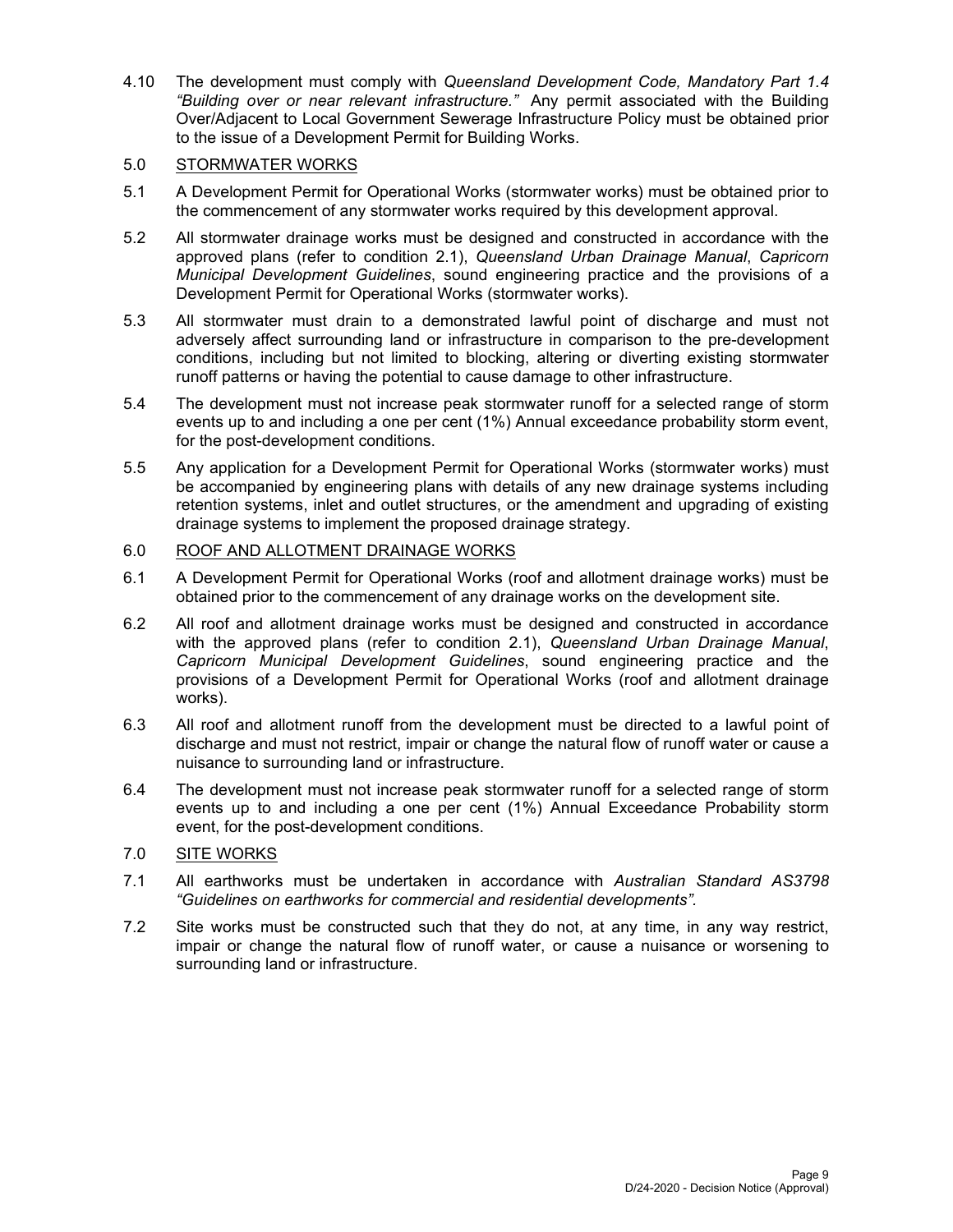### 8.0 BUILDING WORKS

- 8.1 A Development Permit for Building Works must be obtained prior to the commencement of any building works on the development site.
- 8.2 A Development Permit for Building Works must be obtained for the removal and/or demolition of any existing structure on the development site.
- 8.3 All building works for Class 2 to Class 9 buildings must be undertaken in accordance with *Queensland Development Code, Mandatory Part 1.4 "Building over or near relevant infrastructure."*
- 8.4 All building works must be undertaken in accordance with Council's *Building Over/Adjacent to Local Government Sewerage Infrastructure Policy* and any permit obtained in respect of this policy.
- 8.5 All external elements, such as air conditioners and associated equipment, must be adequately screened from public view, to Council's satisfaction.
- 8.6 Any lighting devices associated with the development, such as sensory lighting, must be positioned on the development site and shielded so as not to cause glare or other nuisance to nearby residents and motorists. Night lighting must be designed, constructed and operated in accordance with *Australian Standard AS4282 "Control of the obtrusive effects of outdoor lighting"*.
- 8.7 Access to and use of the land the subject of this application must comply with the provisions of the *Disability Discrimination Act 1992* and/or the *Anti-Discrimination Act 1991*. If either of those statutes require the provision of access or facilities in a way that is inconsistent with this development approval, those facilities must be provided.
- 8.8 All windows facing the adjoining residential properties must be properly glazed or screened to not intrude on the privacy of residents.

### 9.0 LANDSCAPING WORKS

- 9.1 All landscaping must be established generally in accordance with the approved plans (refer to condition 2.1). The landscaping must be constructed and/or established prior to the commencement of the use and the landscape areas must predominantly contain plant species that have low water dependency.
- 9.2 Large trees must not be planted within one (1) metre of the centreline of any sewerage and/or water infrastructure; small shrubs and groundcover are acceptable.
- 9.3 The landscaped areas must be subject to:
	- 9.3.1 a watering and maintenance plan during the establishment moment; and

9.3.2 an ongoing maintenance and replanting programme.

### 10.0 ASSET MANAGEMENT

- 10.1 Any alteration necessary to electricity, telephone, water mains, sewerage mains, and/or public utility installations resulting from the development or in connection with the development, must be undertaken and completed at no cost to Council.
- 10.2 Any damage to existing stormwater, water supply and sewerage infrastructure, kerb and channel, pathway or roadway (including removal of concrete slurry from public land and Council infrastructure), that occurs while any works are being carried out in association with this development approval must be repaired at full cost to the developer. This includes the reinstatement of any existing traffic signs or pavement markings that may have been removed or damaged.
- 11.0 ENVIRONMENTAL
- 11.1 Any application for a Development Permit for Operational Works must be accompanied by an Erosion and Sediment Control Plan that addresses, but is not limited to, the following:
	- (i) objectives;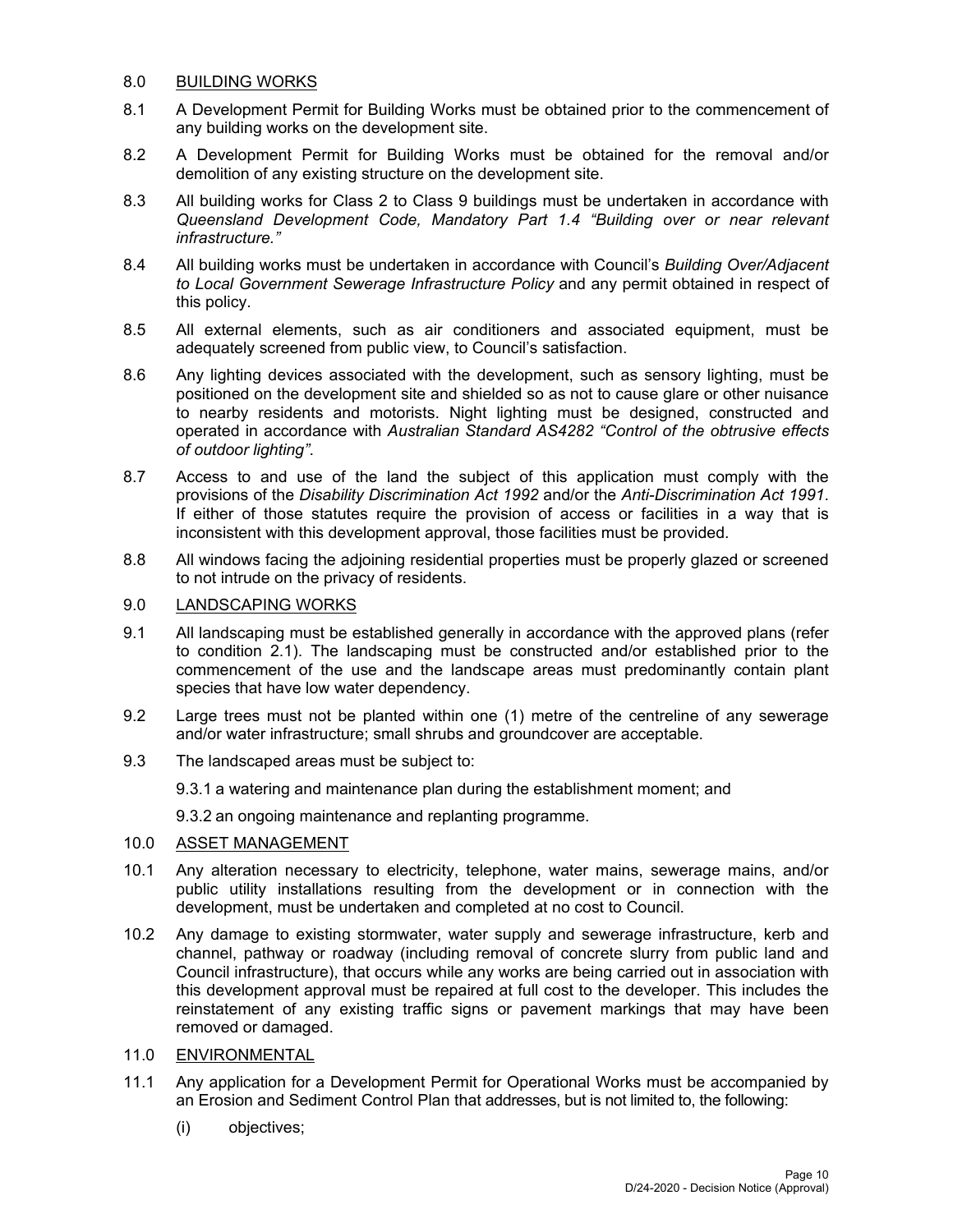- (ii) site location and topography;
- (iii) site drainage;
- (iv) soils;
- (v) erosion susceptibility;
- (vi) erosion risk;
- (vii) concept;
- (viii) design; and
- (ix) implementation,

for the construction and post-construction phases of work.

11.2 The Erosion Control and Stormwater Control Management Plan, prepared by a Registered Professional Engineer of Queensland in accordance with the *Capricorn Municipal Design Guidelines*, must be implemented, monitored and maintained for the duration of the development works, and until all exposed soil areas are permanently stabilised (for example, turfed, hydromulched, concreted, landscaped). The plan must be available on-site for inspection by Council Officers whilst all works are being carried out.

## 12.0 OPERATING PROCEDURES

- 12.1 All construction materials, waste, waste skips, machinery and contractors' vehicles must be located and stored or parked within the development site. Storage of materials or parking of construction machinery or contractors' vehicles must not occur within Cavell Street or Haig Street.
- 12.2 Operations on the development site must have no significant impact on the amenity of adjoining premises or the surrounding area due to the emission of light, noise or dust.
- 12.3 All waste storage areas must be:
	- 12.3.1 kept in a clean and tidy condition; and
	- 12.3.2 maintained in accordance with *Environmental Protection Regulation 2008*.
- 12.4 The hours of operations for the development site must be limited to:
	- (i) 0700 hours to 1900 hours on Monday to Saturday; and
- (ii) 0800 hours to 1900 hours on Sundays or Public Holidays.

## ADVISORY NOTES

NOTE 1. Asbestos Removal

Any demolition and/or removal works involving asbestos materials must be undertaken in accordance with the requirements of the *Work Health and Safety Act 2011* and *Public Health Act 2005*.

## NOTE 2. General Environmental Duty

General environmental duty under the *Environmental Protection Act 1994* prohibits unlawful environmental nuisance caused by noise, aerosols, particles, dust, ash, fumes, light, odour or smoke beyond the boundaries of the development site during all stages of the development including earthworks, construction and operation.

## NOTE 3. General Safety Of Public During Construction

The *Work Health and Safety Act 2011* and *Manual of Uniform Traffic Control Devices* must be complied with in carrying out any construction works, and to ensure safe traffic control and safe public access in respect of works being constructed on a road.

## NOTE 4. Infrastructure Charges Notice

This application is subject to infrastructure charges in accordance with Council policies. The charges are presented on an Infrastructure Charges Notice.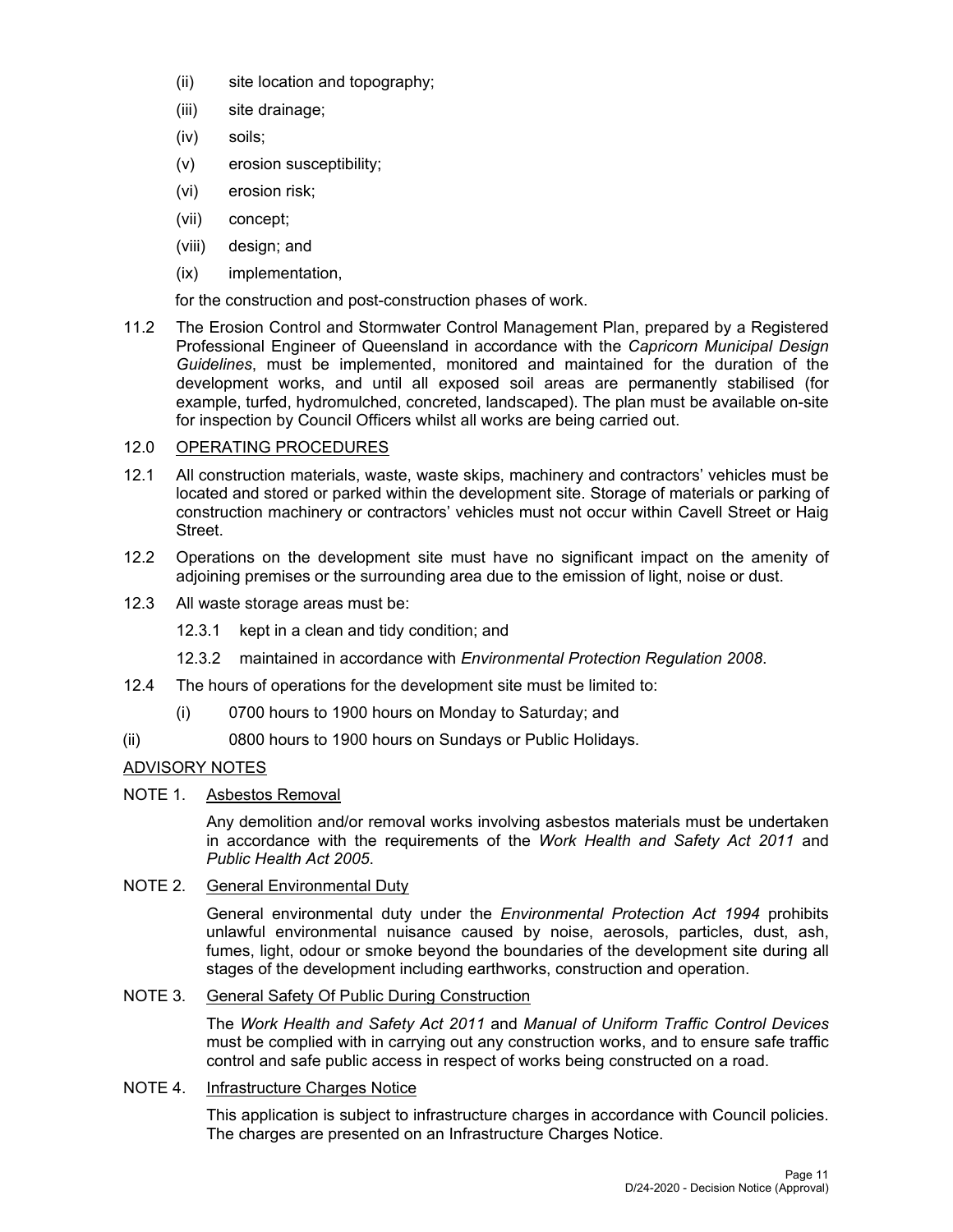

# **Attachment 1 – Part 2 Referral Agency Conditions**

*Planning Act 2016*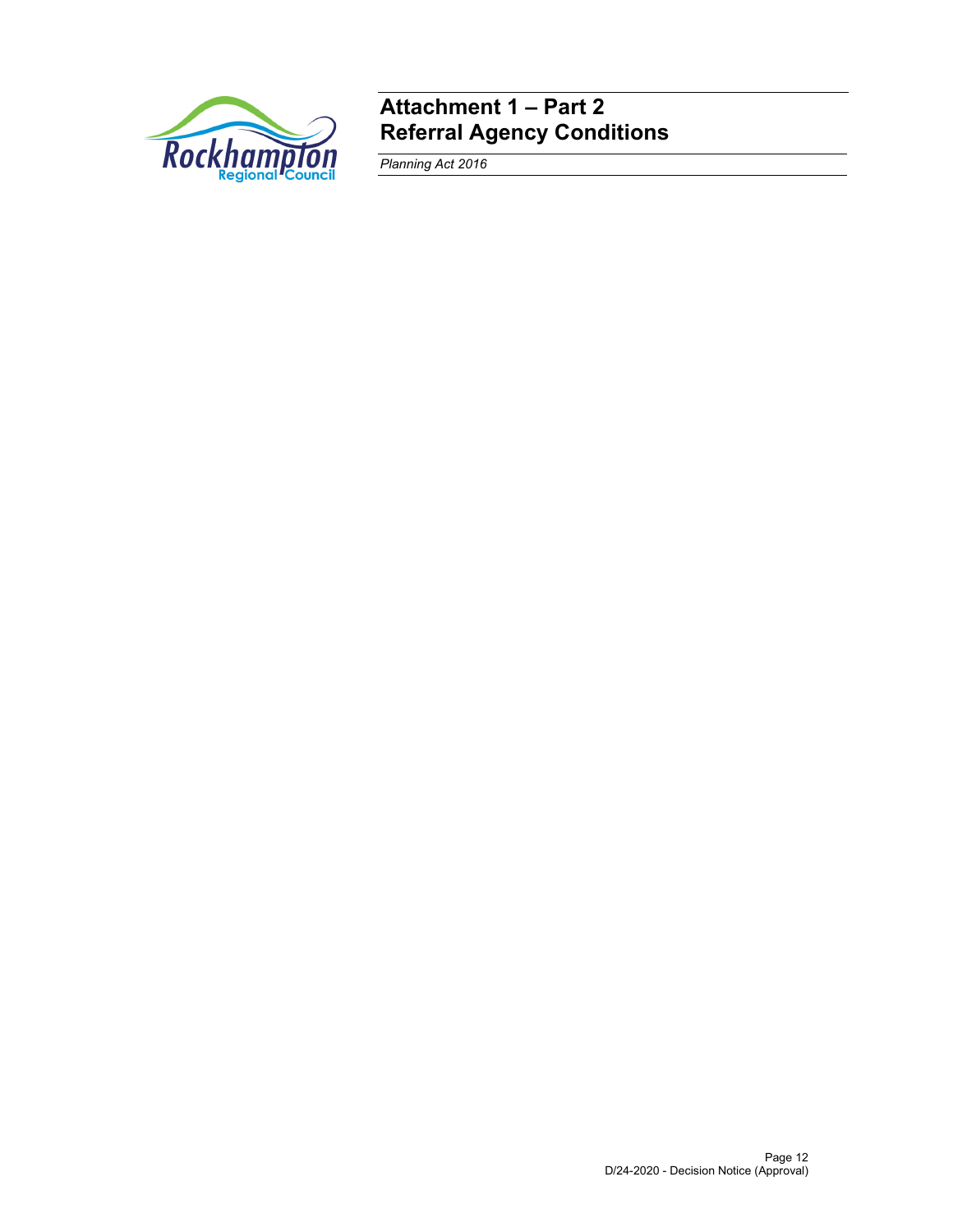

# **Attachment 2 - Appeal Rights**

*PLANNING ACT 2016*

The following is an extract from the *Planning Act 2016 (Chapter 6)*

#### *Appeal rights*

#### *229 Appeals to tribunal or P&E Court*

- (1) Schedule 1 states—
	- (a) matters that may be appealed to— (i) either a tribunal or the P&E Court; or (ii) only a tribunal; or (iii) only the P&E Court; and
	- (b) the person—
		- (i) who may appeal a matter (the **appellant**); and
		- (ii) who is a respondent in an appeal of the matter; and (iii) who is a co-respondent in an appeal of the matter; and
		- (iv) who may elect to be a co-respondent in an appeal of the matter.
- (2) An appellant may start an appeal within the appeal period.
- (3) The **appeal period** is—
	- (a) for an appeal by a building advisory agency—10 business days after a decision notice for the decision is given to the agency or
	- (b) for an appeal against a deemed refusal—at any time after the deemed refusal happens; or
	- (c) for an appeal against a decision of the Minister, under chapter 7, part 4, to register premises or to renew the registration of premises—20 business days after a notice is published under section 269(3)(a) or (4); or
	- (d) for an appeal against an infrastructure charges notice— 20 business days after the infrastructure charges notice is given to the person; or
	- (e) for an appeal about a deemed approval of a development application for which a decision notice has not been given—30 business days after the applicant gives the deemed approval notice to the assessment manager; or
	- (f) for any other appeal—20 business days after a notice of the decision for the matter, including an enforcement notice, is given to the person.

#### Note—

See the P&E Court Act for the court's power to extend the appeal period.

- (4) Each respondent and co-respondent for an appeal may be heard in the appeal.
- (5) If an appeal is only about a referral agency's response, the assessment manager may apply to the tribunal or P&E Court to withdraw from the appeal.
- (6) To remove any doubt, it is declared that an appeal against an infrastructure charges notice must not be about— (a) the adopted charge itself; or
	- (b) for a decision about an offset or refund—
		- (i) the establishment cost of trunk infrastructure identified in a LGIP; or
		- (ii) the cost of infrastructure decided using the method
	- included in the local government's charges resolution.

#### **230 Notice of appeal**

- (1) An appellant starts an appeal by lodging, with the registrar of the tribunal or P&E Court, a notice of appeal that— (a) is in the approved form; and
	- (b) succinctly states the grounds of the appeal.
- (2) The notice of appeal must be accompanied by the required fee.
- (3) The appellant or, for an appeal to a tribunal, the registrar must, within the service period, give a copy of the notice of appeal to—
- (a) the respondent for the appeal; and
- (b) each co-respondent for the appeal; and
- (c) for an appeal about a development application under schedule 1, table 1, item 1—each principal submitter for the development application; and
- (d) for an appeal about a change application under schedule 1, table 1, item 2—each principal submitter for the change application; and
- (e) each person who may elect to become a co-respondent for the appeal, other than an eligible submitter who is not a principal submitter in an appeal under paragraph (c) or (d); and
- (f) for an appeal to the P&E Court—the chief executive; and
- (g) for an appeal to a tribunal under another Act—any other person who the registrar considers appropriate.
- (4) The **service period** is—
	- (a) if a submitter or advice agency started the appeal in the P&E Court-2 business days after the appeal is started; or
	- (b) otherwise—10 business days after the appeal is started.
- (5) A notice of appeal given to a person who may elect to be a co-respondent must state the effect of subsection
- (6) A person elects to be a co-respondent by filing a notice of election, in the approved form, within 10 business days
	- after the notice of appeal is given to the person*.*
- **231 Other appeals**
- (1) Subject to this chapter, schedule 1 and the P&E Court Act, unless the Supreme Court decides a decision or other matter under this Act is affected by jurisdictional error, the decision or matter is non-appealable.
- (2) The Judicial Review Act 1991, part 5 applies to the decision or matter to the extent it is affected by jurisdictional error.
- (3) A person who, but for subsection (1) could have made an application under the Judicial Review Act 1991 in relation to the decision or matter, may apply under part 4 of that Act for a statement of reasons in relation to the decision or matter.
- (4) In this section— **decision** includes—
	- (a) conduct engaged in for the purpose of making a decision; and
	- (b) other conduct that relates to the making of a decision; and
	- (c) the making of a decision or the failure to make a decision; and
	- (d) a purported decision; and
	- (e) a deemed refusal.

**non-appealable**, for a decision or matter, means the decision or matter—

- (a) is final and conclusive; and
- (b) may not be challenged, appealed against, reviewed, quashed, set aside or called into question in any other way under the Judicial Review Act 1991 or otherwise, whether by the Supreme Court, another court, a tribunal or another entity; and
- (c) is not subject to any declaratory, injunctive or other order of the Supreme Court, another court, a tribunal or another entity on any ground.

#### **232 Rules of the P&E Court**

- (1) A person who is appealing to the P&E Court must comply with the rules of the court that apply to the appeal.
- (2) However, the P&E Court may hear and decide an appeal even if the person has not complied with rules of the P&E Court.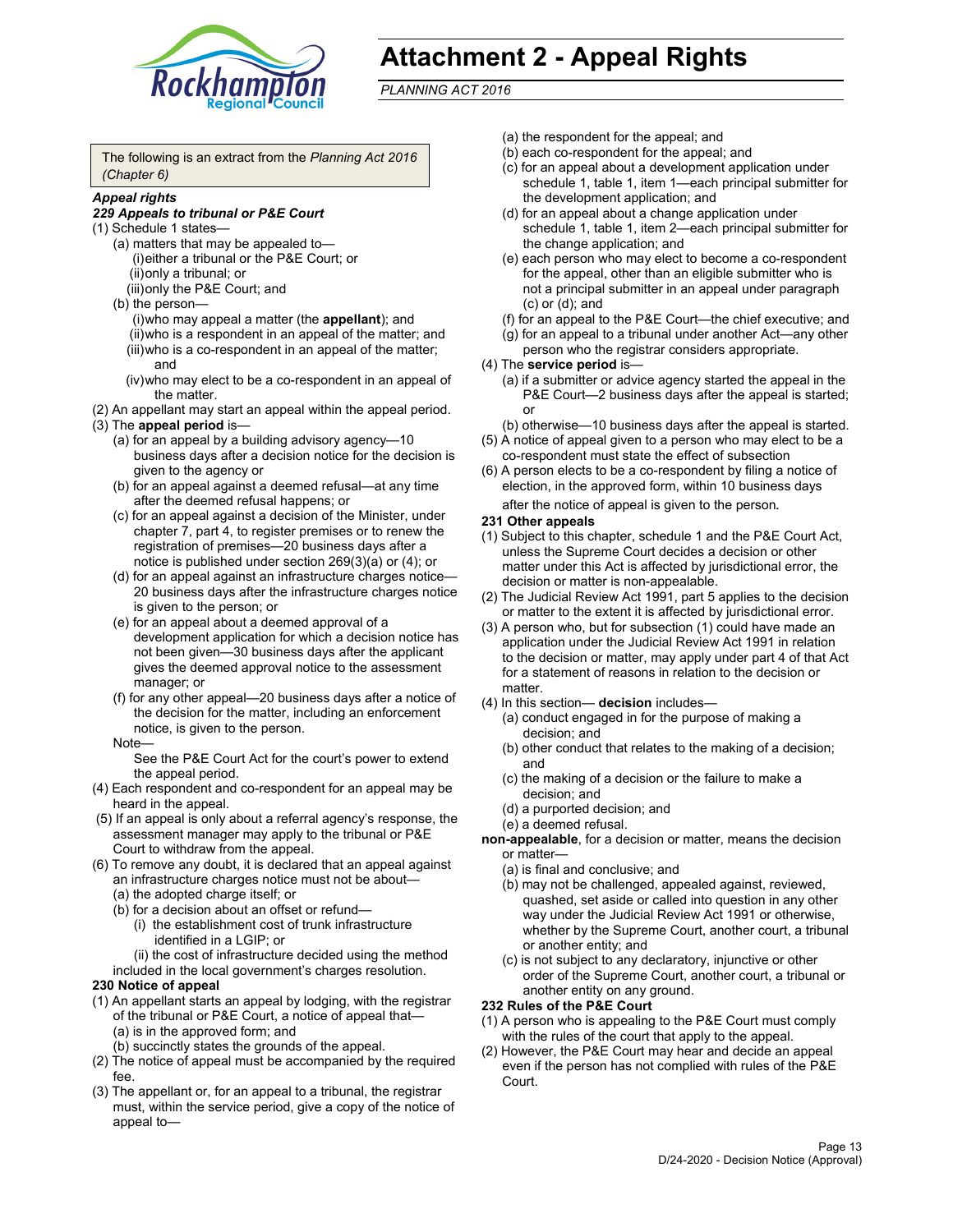

# **Appeal Rights**

*PLANNING ACT 2016*

## **Schedule 1**

# **Appeals section 229**

- **1 Appeal rights and parties to appeals**
- (1) Table 1 states the matters that may be appealed to—(a) the P&E court; or (b) a tribunal.
- (2) However, table 1 applies to a tribunal only if the matter involves—
	- (a) the refusal, or deemed refusal of a development application, for—
	- (i) a material change of use for a classified building; or
	- (ii) operational work associated with building work, a retaining wall, or a tennis court; or
	- (b) a provision of a development approval for—
	- (i) a material change of use for a classified building; or
- (ii) operational work associated with building work, a retaining wall, or a tennis court; or
	- (c) if a development permit was applied for—the decision to give a preliminary approval for—
		- (i) a material change of use for a classified building; or
	- (ii) operational work associated with building work, a retaining wall, or a tennis court; or (d) a development condition if—
		- (i) the development approval is only for a material change of use that involves the use of a building classified under the Building Code as a class 2 building; and
		- (ii) the building is, or is proposed to be, not more than 3 storeys; and
		- (iii) the proposed development is for not more than 60 sole-occupancy units; or
	- (e) a decision for, or a deemed refusal of, an extension application for a development approval that is only for a material change of use of a classified building; or
	- (f) a decision for, or a deemed refusal of, a change application for a development approval that is only for a material change of use of a classified building; or
	- (g) a matter under this Act, to the extent the matter relates to—
		- (i) the Building Act, other than a matter under that Act that may or must be decided by the Queensland Building and Construction Commission; or
		- (ii) the Plumbing and Drainage Act, part 4 or 5; or
	- (h) a decision to give an enforcement notice in relation to a matter under paragraphs (a) to (g); or
	- (i) a decision to give an infrastructure charges notice; or
	- (j) the refusal, or deemed refusal, of a conversion application; or
	- (k) a matter that, under another Act, may be appealed to the tribunal; or
	- (l) a matter prescribed by regulation.
- (3) Also, table 1 does not apply to a tribunal if the matter
	- involves—
		- (a) for a matter in subsection  $(2)(a)$  to  $(d)$ 
			- (i) a development approval for which the development application required impact assessment; and
			- (ii) a development approval in relation to which the assessment manager received a properly made submission for the development application; or
	- (b) a provision of a development approval about the identification or inclusion, under a variation approval, of a matter for the development.
- (4) Table 2 states the matters that may be appealed only to the P&E Court.
- (5) Table 3 states the matters that may be appealed only to the tribunal.
- (6) In each table—
	- (a) column 1 states the appellant in the appeal; and
	- (b) column 2 states the respondent in the appeal; and
	- (c) column 3 states the co-respondent (if any) in the appeal; and
	- (d) column 4 states the co-respondents by election (if any) in the appeal.
- (7) If the chief executive receives a notice of appeal under section 230(3)(f), the chief executive may elect to be a corespondent in the appeal.

| Table 1<br>Appeals to the P&E Court and, for certain matters, to a tribunal                                      |                                                                                                                                |                                                                                          |                                                       |
|------------------------------------------------------------------------------------------------------------------|--------------------------------------------------------------------------------------------------------------------------------|------------------------------------------------------------------------------------------|-------------------------------------------------------|
| 1. Development applications<br>An appeal may be made against-<br>(c) a provision of the development approval; or | (a) the refusal of all or part of the development application; or<br>(b) the deemed refusal of the development application; or | (d) if a development permit was applied for-the decision to give a preliminary approval. |                                                       |
| Column 1                                                                                                         | Column 2                                                                                                                       | Column 3                                                                                 | Column 4                                              |
| Appellant                                                                                                        | Respondent                                                                                                                     | Co-respondent<br>$($ if anv $)$                                                          | Co-respondent by election<br>$(i$ f anv $)$           |
| The applicant                                                                                                    | The assessment<br>manager                                                                                                      | If the appeal is about<br>a concurrence                                                  | 1 A concurrence agency that is<br>not a co-respondent |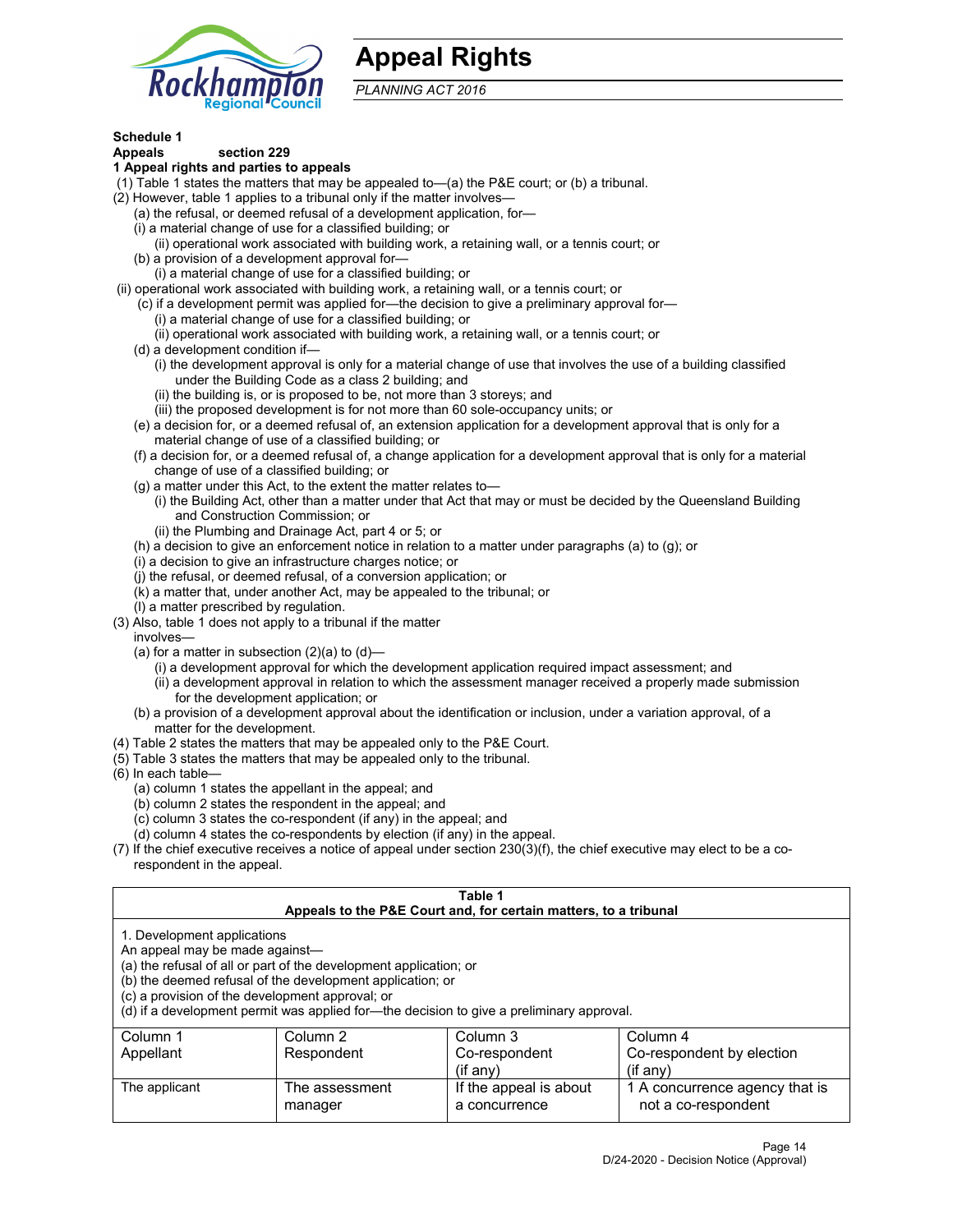| Table 1<br>Appeals to the P&E Court and, for certain matters, to a tribunal                                                                                                                        |                                                                                                                               |                                                                 |                                                                                                                                                                                                                                                                                                                                                 |
|----------------------------------------------------------------------------------------------------------------------------------------------------------------------------------------------------|-------------------------------------------------------------------------------------------------------------------------------|-----------------------------------------------------------------|-------------------------------------------------------------------------------------------------------------------------------------------------------------------------------------------------------------------------------------------------------------------------------------------------------------------------------------------------|
| 2. Change applications<br>An appeal may be made against-                                                                                                                                           |                                                                                                                               | agency's referral<br>response-the<br>concurrence agency         | 2 If a chosen Assessment<br>manager is the respondent-<br>the prescribed assessment<br>manager<br>3 Any eligible advice agency for<br>the application<br>4 Any eligible submitter for the<br>application<br>(a) a responsible entity's decision for a change application, other than a decision made by the P&E court; or                       |
| (b) a deemed refusal of a change application.<br>Column 1<br>Appellant                                                                                                                             | Column $\overline{2}$<br>Respondent                                                                                           | Column 3<br>Co-respondent<br>(if any)                           | Column 4<br>Co-respondent by election<br>(if any)                                                                                                                                                                                                                                                                                               |
| 1 The applicant<br>2 If the responsible<br>entity is the<br>assessment<br>manager-an<br>affected entity that<br>gave a pre-request<br>notice or response<br>notice                                 | The responsible<br>entity                                                                                                     | If an affected entity<br>starts the appeal-the<br>applicant     | 1 A concurrence agency for the<br>development application<br>2 If a chosen assessment<br>manager is the respondent-<br>the prescribed assessment<br>manager<br>3 A private certifier for the<br>development application<br>4 Any eligible advice agency for<br>the change application<br>5 Any eligible submitter for the<br>change application |
| 3. Extension applications<br>An appeal may be made against-                                                                                                                                        | (a) the assessment manager's decision about an extension application; or<br>(b) a deemed refusal of an extension application. |                                                                 |                                                                                                                                                                                                                                                                                                                                                 |
| Column 1<br>Appellant                                                                                                                                                                              | Column <sub>2</sub><br>Respondent                                                                                             | Column 3<br>Co-respondent<br>(if any)                           | Column 4<br>Co-respondent by election<br>(if any)                                                                                                                                                                                                                                                                                               |
| 1 The applicant<br>1<br>For a matter other<br>than a deemed<br>refusal of an<br>extension<br>application $-$ a<br>concurrence<br>agency, other than<br>the chief executive,<br>for the application | The assessment<br>manager                                                                                                     | If a concurrence<br>agency starts the<br>appeal - the applicant | If a chosen assessment<br>manager is the respondent - the<br>prescribed assessment manager                                                                                                                                                                                                                                                      |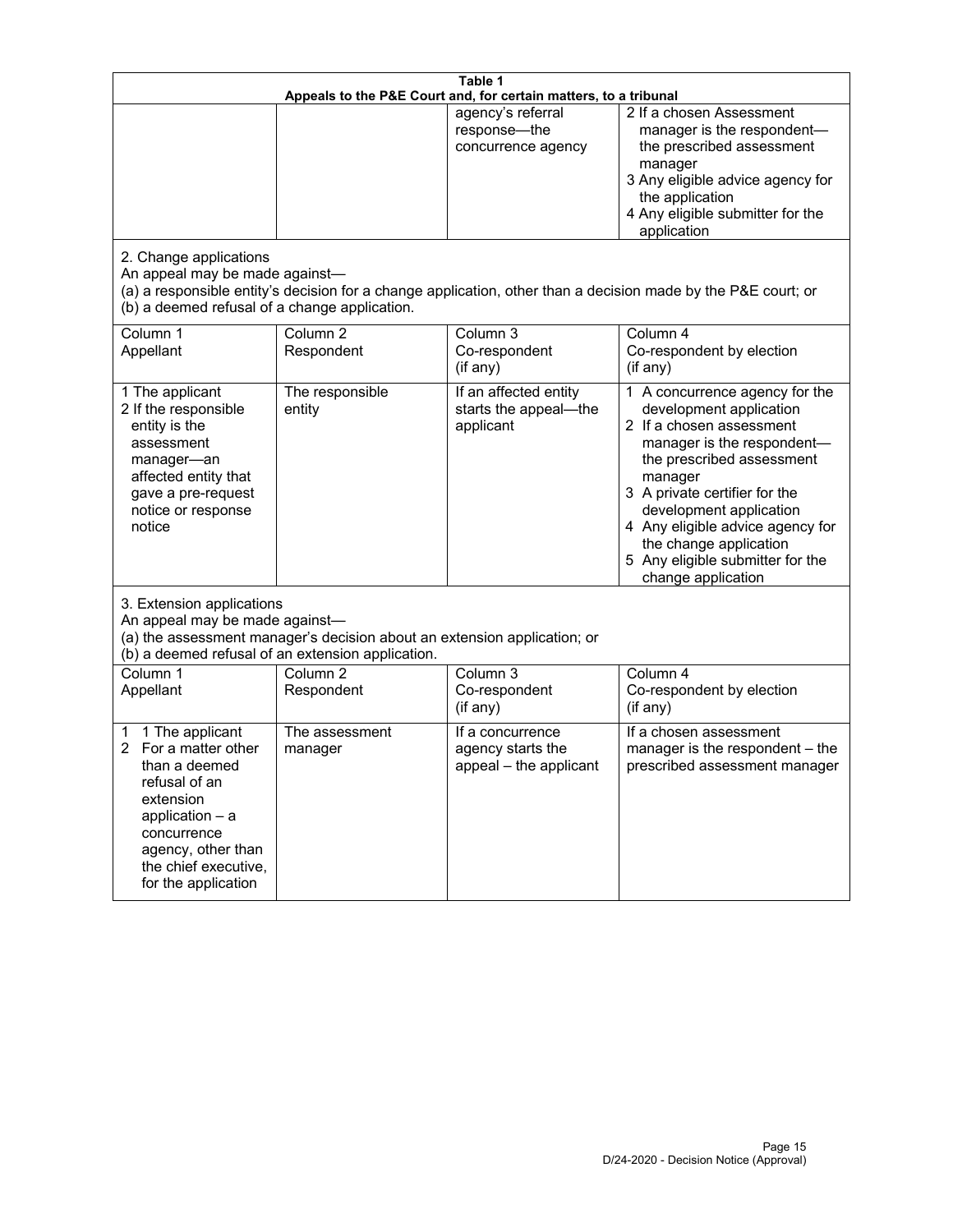#### **Table 1 Appeals to the P&E Court and, for certain matters, to a tribunal**

4. Infrastructure charges notices

An appeal may be made against an infrastructure charges notice on 1 or more of the following grounds

- a) The notice involved an error relating to
	- (i) The application of the relevant adopted charge; or

Examples of errors in applying an adopted charge –

- The incorrect application of gross floor area for a non-residential development
- Applying an incorrect 'use category', under a regulation, to the development
- (i) The working out of extra demands, for section 120; or
- (ii) An offset or refund; or
- b) The was no decision about an offset or refund; or
- c) If the infrastructure charges notice states a refund will be given the timing for giving the refund; or
- d) The amount of the charge is so unreasonable that no reasonable relevant local government could have imposed the amount.

| Column 1<br>Appellant                                    | Column 2<br>Respondent                                                    | Column 3<br>Co-respondent<br>(i f any) | Column 4<br>Co-respondent by election<br>(i f any) |
|----------------------------------------------------------|---------------------------------------------------------------------------|----------------------------------------|----------------------------------------------------|
| The person given the<br>Infrastructure charges<br>notice | The local government<br>that gave the<br>infrastructure charges<br>notice |                                        |                                                    |

5. Conversion applications

An appeal may be made against—

(a) the refusal of a conversion application; or

(b) a deemed refusal of a conversion application.

| Column 1      | Column 2                | Column 3       | Column 4                  |
|---------------|-------------------------|----------------|---------------------------|
| Appellant     | Respondent              | Co-respondent  | Co-respondent by election |
|               |                         | $($ if any $)$ | $($ if any $)$            |
|               |                         |                |                           |
| The applicant | The local government    |                |                           |
|               | to which the conversion |                |                           |
|               | application was made    |                |                           |

6. Enforcement notices

An appeal may be made against the decision to give an enforcement notice.

| Column 1<br>Appellant                      | Column 2<br>Respondent       | Column 3<br>Co-respondent<br>(if any) | Column 4<br>Co-respondent by election<br>(i f any)                                                                                                                         |
|--------------------------------------------|------------------------------|---------------------------------------|----------------------------------------------------------------------------------------------------------------------------------------------------------------------------|
| The person given the<br>enforcement notice | The enforcement<br>authority |                                       | If the enforcement authority is<br>not the local government for<br>the premises in relation to which<br>the offence is alleged to have<br>happened-the local<br>government |

#### **Table 2 Appeals to the P&E Court only**

1. Appeals from tribunal

An appeal may be made against a decision of a tribunal, other than a decision under

section 252, on the ground of—

(a) an error or mistake in law on the part of the tribunal; or

(b) jurisdictional error.

| Column 1<br>Appellant                             | Column 2<br>Respondent                                    | Column 3<br>Co-respondent<br>$(if$ any) | Column 4<br>Co-respondent by election<br>$(if$ any) |
|---------------------------------------------------|-----------------------------------------------------------|-----------------------------------------|-----------------------------------------------------|
| A party to the<br>proceedings for the<br>decision | The other party to the<br>proceedings for the<br>decision | $\overline{\phantom{a}}$                |                                                     |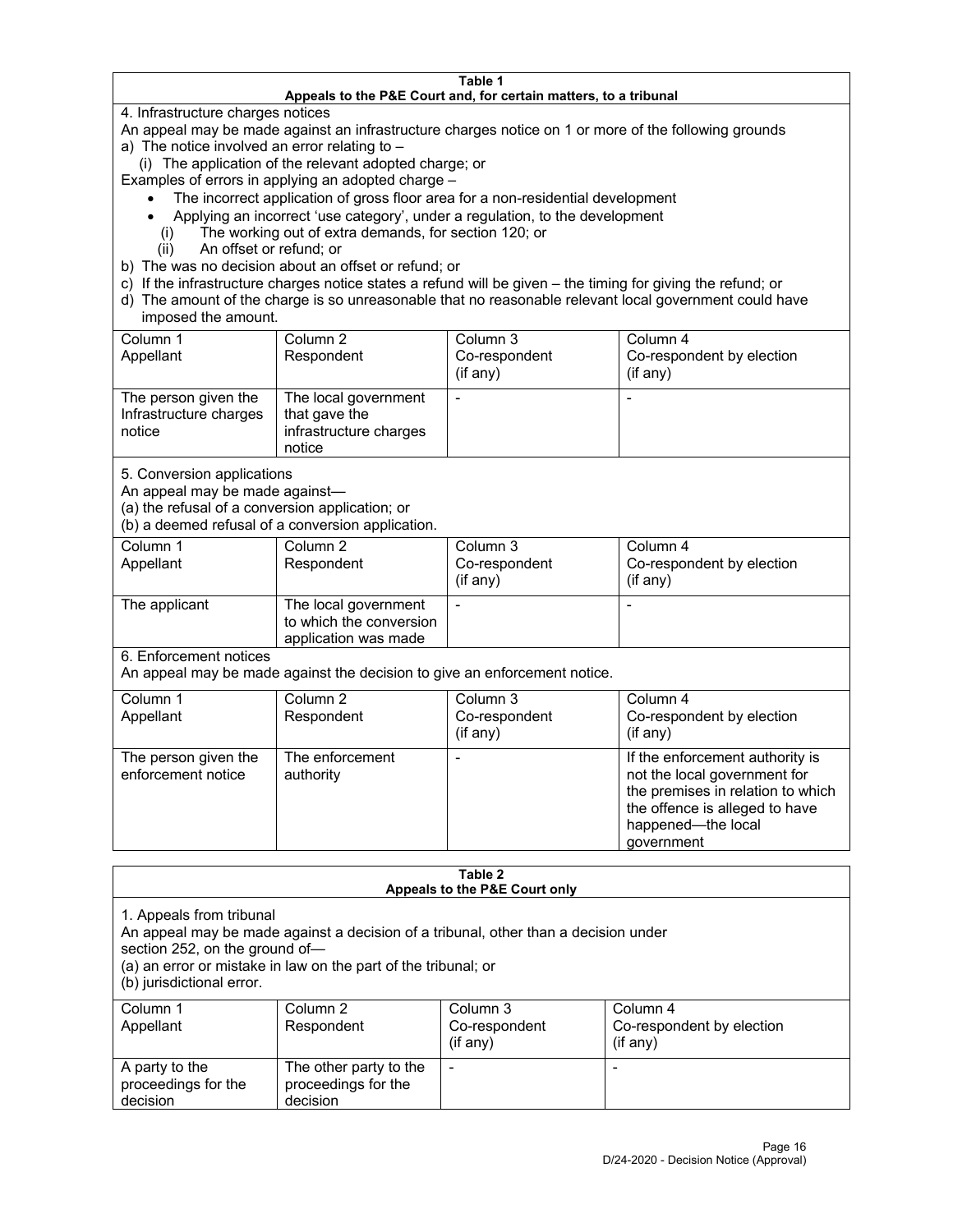#### **Table 2 Appeals to the P&E Court only**

2. Eligible submitter appeals

An appeal may be made against the decision to give a development approval, or an approval for a change application, to the extent that the decision relates to—

(a) any part of the development application for the development approval that required impact assessment; or (b) a variation request.

| Column 1<br>Appellant                                                                                                                                                                        | Column 2<br>Respondent                                                                                                     | Column 3<br>Co-respondent<br>(if any)                                                                                   | Column 4<br>Co-respondent by election<br>(if any)    |
|----------------------------------------------------------------------------------------------------------------------------------------------------------------------------------------------|----------------------------------------------------------------------------------------------------------------------------|-------------------------------------------------------------------------------------------------------------------------|------------------------------------------------------|
| 1 For a development<br>application-an<br>eligible submitter for<br>the development<br>application<br>2 For a change<br>application-an<br>eligible submitter for<br>the change<br>application | 1 For a development<br>application—the<br>assessment<br>manager<br>2 For a change<br>application-the<br>responsible entity | 1 The applicant<br>2 If the appeal is<br>about a concurrence<br>agency's referral<br>response—the<br>concurrence agency | Another eligible<br>submitter for the<br>application |

3. Eligible submitter and eligible advice agency appeals

An appeal may be made against a provision of a development approval, or failure to

include a provision in the development approval, to the extent the matter relates to—

(a) any part of the development application or the change application, for the development approval, that required impact assessment; or

(b) a variation request.

| Column 1<br>Appellant                                                                                                                                                                                                                                                                         | Column <sub>2</sub><br>Respondent                                                                                                                                                                    | Column <sub>3</sub><br>Co-respondent<br>(i f any)                                                                       | Column 4<br>Co-respondent by election<br>(if any) |
|-----------------------------------------------------------------------------------------------------------------------------------------------------------------------------------------------------------------------------------------------------------------------------------------------|------------------------------------------------------------------------------------------------------------------------------------------------------------------------------------------------------|-------------------------------------------------------------------------------------------------------------------------|---------------------------------------------------|
| 1 For a development<br>application-an<br>eligible submitter for<br>the development<br>application<br>2 For a change<br>application-an<br>eligible submitter for<br>the change<br>application<br>3 An eligible advice<br>agency for the<br>development<br>application or<br>change application | 1 For a development<br>application-the<br>assessment<br>manager<br>2 For a change<br>application-the<br>responsible entity                                                                           | 1 The applicant<br>2 If the appeal is<br>about a concurrence<br>agency's referral<br>response-the<br>concurrence agency | Another eligible submitter for the<br>application |
| 4. Compensation claims<br>An appeal may be made against-                                                                                                                                                                                                                                      | (a) a decision under section 32 about a compensation claim; or<br>(b) a decision under section 265 about a claim for compensation; or<br>(c) a deemed refusal of a claim under paragraph (a) or (b). |                                                                                                                         |                                                   |
| Column 1<br>Appellant                                                                                                                                                                                                                                                                         | Column <sub>2</sub><br>Respondent                                                                                                                                                                    | Column 3<br>Co-respondent<br>(if any)                                                                                   | Column 4<br>Co-respondent by election<br>(if any) |
| A person dissatisfied<br>with the decision                                                                                                                                                                                                                                                    | The local<br>government to which<br>the claim was made                                                                                                                                               |                                                                                                                         |                                                   |
| 5. Registered premises                                                                                                                                                                                                                                                                        |                                                                                                                                                                                                      |                                                                                                                         |                                                   |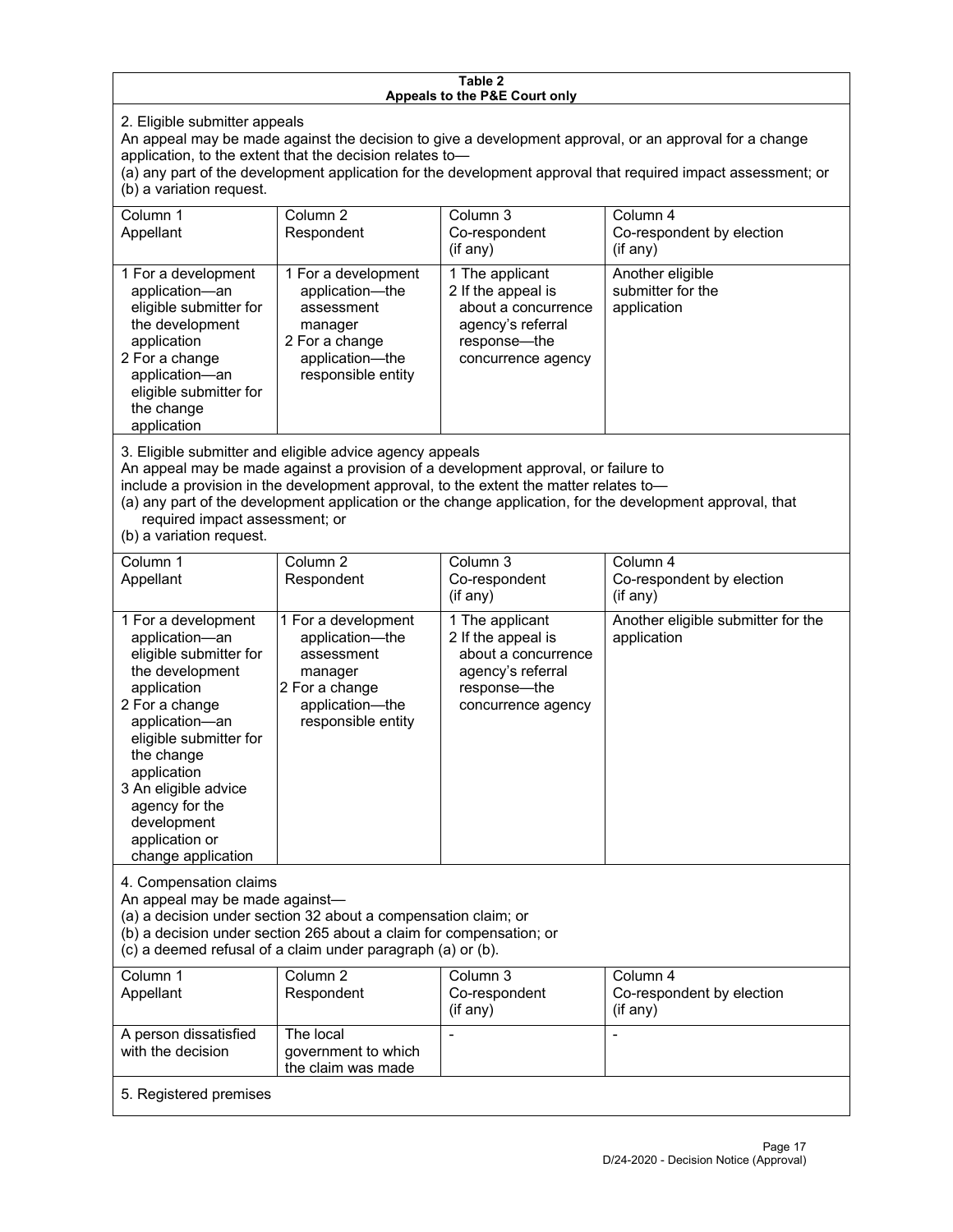| Table 2<br>Appeals to the P&E Court only                                                                                                                                                                                                                                                                             |                                   |                                                                           |                                                                                                                                                                             |
|----------------------------------------------------------------------------------------------------------------------------------------------------------------------------------------------------------------------------------------------------------------------------------------------------------------------|-----------------------------------|---------------------------------------------------------------------------|-----------------------------------------------------------------------------------------------------------------------------------------------------------------------------|
| An appeal may be made against a decision of the Minister under chapter 7, part 4.                                                                                                                                                                                                                                    |                                   |                                                                           |                                                                                                                                                                             |
| Column 1<br>Appellant                                                                                                                                                                                                                                                                                                | Column <sub>2</sub><br>Respondent | Column 3<br>Co-respondent<br>(if any)                                     | Column 4<br>Co-respondent by election<br>(if any)                                                                                                                           |
| 1 A person given a<br>decision notice about<br>the decision<br>2 If the decision is to<br>register premises or<br>renew the<br>registration of<br>premises-an owner<br>or occupier of<br>premises in the<br>affected area for the<br>registered premises<br>who is dissatisfied<br>with the decision                 | The Minister                      | Ĭ.                                                                        | If an owner or occupier starts the<br>appeal - the owner of the<br>registered premises                                                                                      |
| 6. Local laws<br>An appeal may be made against a decision of a local government, or conditions applied,<br>under a local law about-<br>(a) the use of premises, other than a use that is the natural and ordinary consequence of prohibited<br>development; or<br>(b) the erection of a building or other structure. |                                   |                                                                           |                                                                                                                                                                             |
| Column 1<br>Appellant                                                                                                                                                                                                                                                                                                | Column <sub>2</sub><br>Respondent | Column 3<br>Co-respondent<br>(if any)                                     | Column 4<br>Co-respondent by election<br>(if any)                                                                                                                           |
| A person who-<br>(a) applied for the<br>decision; and<br>(b) is dissatisfied with<br>the decision or<br>conditions.                                                                                                                                                                                                  | The local government              | L,                                                                        | $\overline{a}$                                                                                                                                                              |
|                                                                                                                                                                                                                                                                                                                      |                                   | Table 3<br>Appeals to the tribunal only                                   |                                                                                                                                                                             |
| 1. Building advisory agency appeals                                                                                                                                                                                                                                                                                  |                                   | work required code assessment against the building assessment provisions. | An appeal may be made against giving a development approval for building work to the extent the building                                                                    |
| Column 1<br>Appellant                                                                                                                                                                                                                                                                                                | Column <sub>2</sub><br>Respondent | Column 3<br>Co-respondent<br>(if any)                                     | Column 4<br>Co-respondent by election<br>(if any)                                                                                                                           |
| A building advisory<br>agency for the<br>development application<br>related to the approval                                                                                                                                                                                                                          | The assessment<br>manager         | The applicant                                                             | 1 A concurrence agency for the<br>development application<br>related to the approval<br>2 A private certifier for the<br>development application<br>related to the approval |
| 3. Certain decisions under the Building Act and the Plumbing and Drainage Act<br>An appeal may be made against a decision under-<br>(a) the Building Act, other than a decision made by the Queensland Building and Construction Commission; or<br>(b) the Plumbing and Drainage Act, part 4 or 5.                   |                                   |                                                                           |                                                                                                                                                                             |
| Column 1<br>Appellant                                                                                                                                                                                                                                                                                                | Column <sub>2</sub><br>Respondent | Column 3<br>Co-respondent<br>(if any)                                     | Column 4<br>Co-respondent by election<br>(if any)                                                                                                                           |